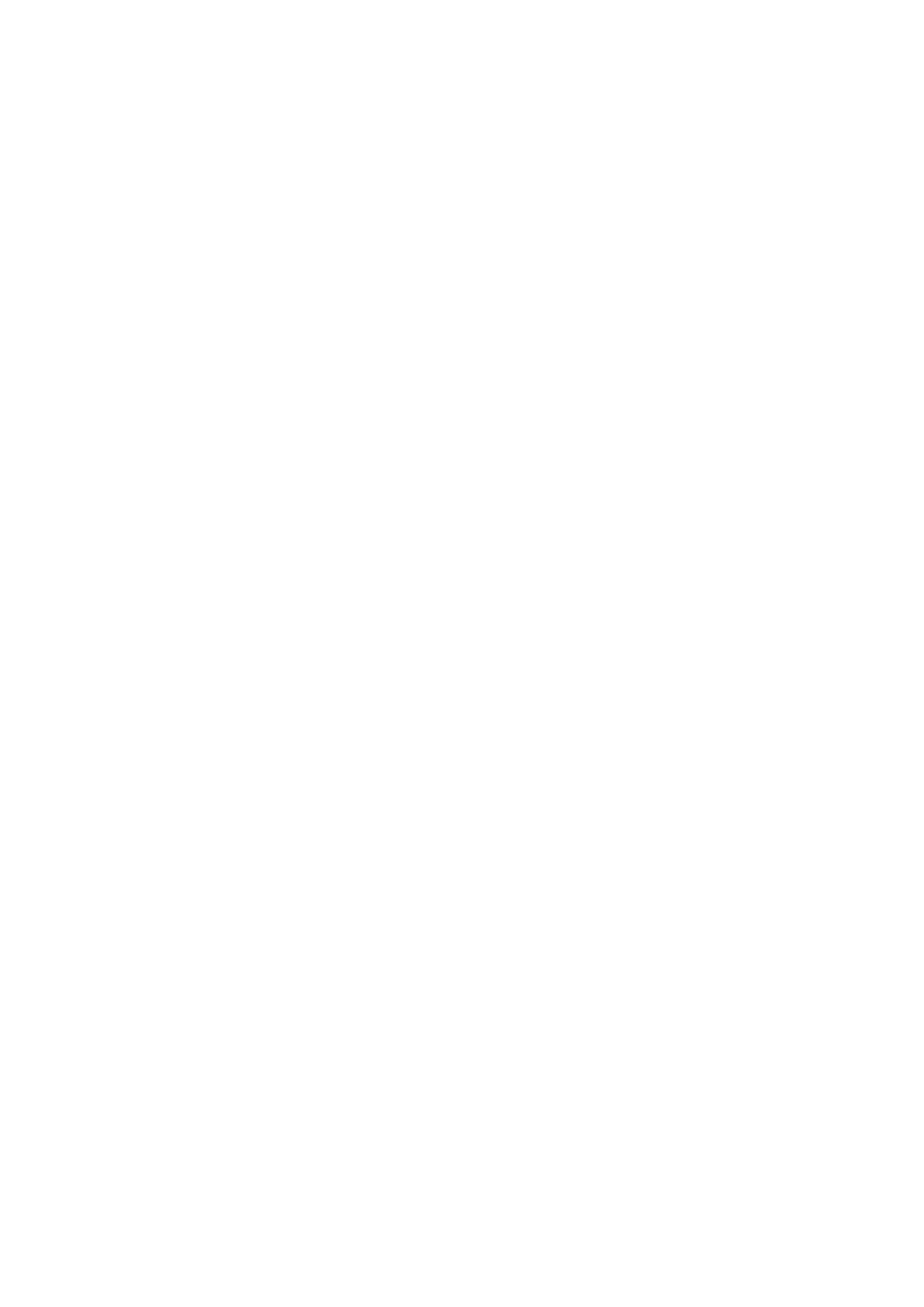

# **1 Welcome**

Member Felicity Auva'a led the meeting in prayer.

# **2 Apologies**

Resolution number PPK/2022/1

MOVED by Chairperson B Catchpole, seconded by Member S Smurthwaite:

# **That the Papakura Local Board:**

**a) accept the apology from Councillor Dalton for absence.**

# **CARRIED**

# **3 Declaration of Interest**

There were no declarations of interest.

# **4 Confirmation of Minutes**

Resolution number PPK/2022/2

MOVED by Chairperson B Catchpole, seconded by Deputy Chairperson J Robinson:

#### **That the Papakura Local Board:**

**a) confirm the ordinary minutes of its meeting, held on Wednesday, 1 December 2021, as true and correct.**

**CARRIED**

#### **5 Leave of Absence**

There were no leaves of absence.

#### **6 Acknowledgements**

# **6.1 Acknowledgement - Mr Anthony Rangi (Tony) Kake**

Mr Tony Kake was awarded the Member of the New Zealand Order of Merit in the New Year's Honours List for services to Māori. He is the Chief Executive Officer of Papakura Marae and a champion for Māori interests, with a background in Māori health, community housing, community and marae development. Resolution number PPK/2022/3

MOVED by Chairperson B Catchpole, seconded by Member K Mealamu:

#### **That the Papakura Local Board:**

**a) acknowledge Mr Tony Kake for being awarded the Member of the New Zealand Order of Merit for services to Māori.**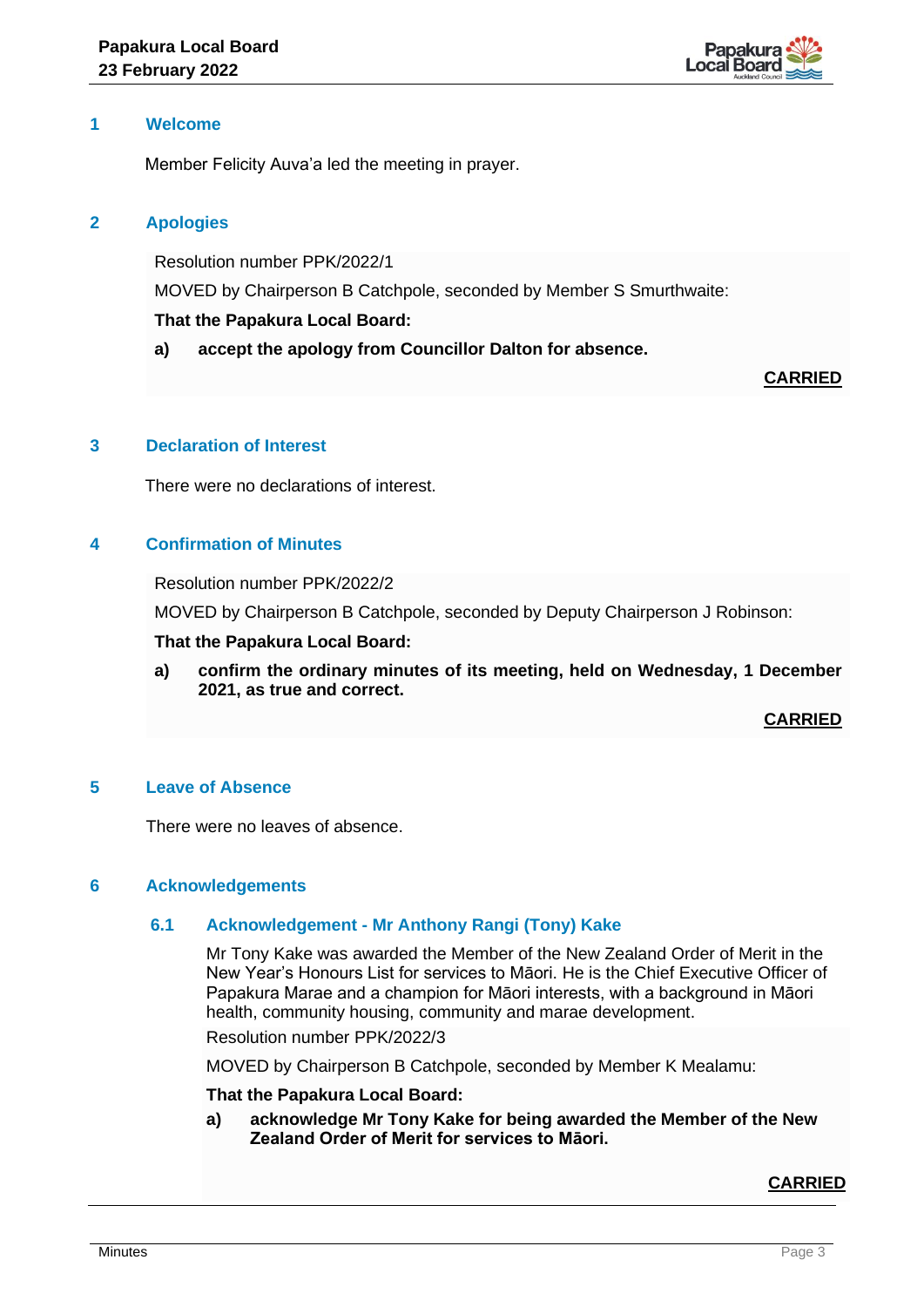

# **6.2 Acknowledgement - Councillor Alfred Meredith (Alf) Filipaina**

Councillor Alf Filipaina was awarded the Member of the New Zealand Order of Merit in the New Year's Honours List for services to the New Zealand Police and the community. Mr Alf Filipaina was a member of the New Zealand Police from 1978 until retiring in 2016. He is currently the Manukau Ward Councillor at Auckland Council.

Resolution number PPK/2022/4

MOVED by Chairperson B Catchpole, seconded by Member G Hawkins:

#### **That the Papakura Local Board:**

**a) acknowledge Councillor Alf Filipaina for being awarded the Member of the New Zealand Order of Merit for services to the New Zealand Police and the community.** 

**CARRIED**

# **6.3 Acknowledgement - Mr Graham Purdy**

Graham Purdy was the face the Pahurehure Inlet Protection Society (PIPS) since he established it in 2001. Mr Purdy was elected to the Papakura Local Board in 2010 and relinquished his role as chairman of PIPS once elected to the local board. He was re-elected for a second local board term 2013-2016. Graham worked tirelessly for the community and held a substantial number of portfolios for both 3-year terms. Resolution number PPK/2022/5

MOVED by Member F Auva'a, seconded by Chairperson B Catchpole:

#### **That the Papakura Local Board:**

**a) acknowledge the passing of Mr Graham Purdy, former Member of Papakura Local Board.** 

# **CARRIED**

# **6.4 Acknowledgement - Winter Olympics Gold Medalists - Zoi Sadowski-Synott and Nico Porteous**

Zoi Sadowski-Synott became New Zealand's first ever Winter Olympics Gold medalist when she won the women's snowboarding slopestyle. She also won silver medal in the women's snowboarding big air.

Nico Porteous won the gold medal in men's freestyle skiing half pipe to become the first man and youngest New Zealander to win a Winter Olympics gold medal.

Resolution number PPK/2022/6

MOVED by Chairperson B Catchpole, seconded by Deputy Chairperson J Robinson:

**That the Papakura Local Board:**

**a) acknowledge Zoi Sadowski-Synott and Nico Porteous for winning New Zealand's first ever Winter Olympics gold medals at the Beijing 2022 Winter Olympics.**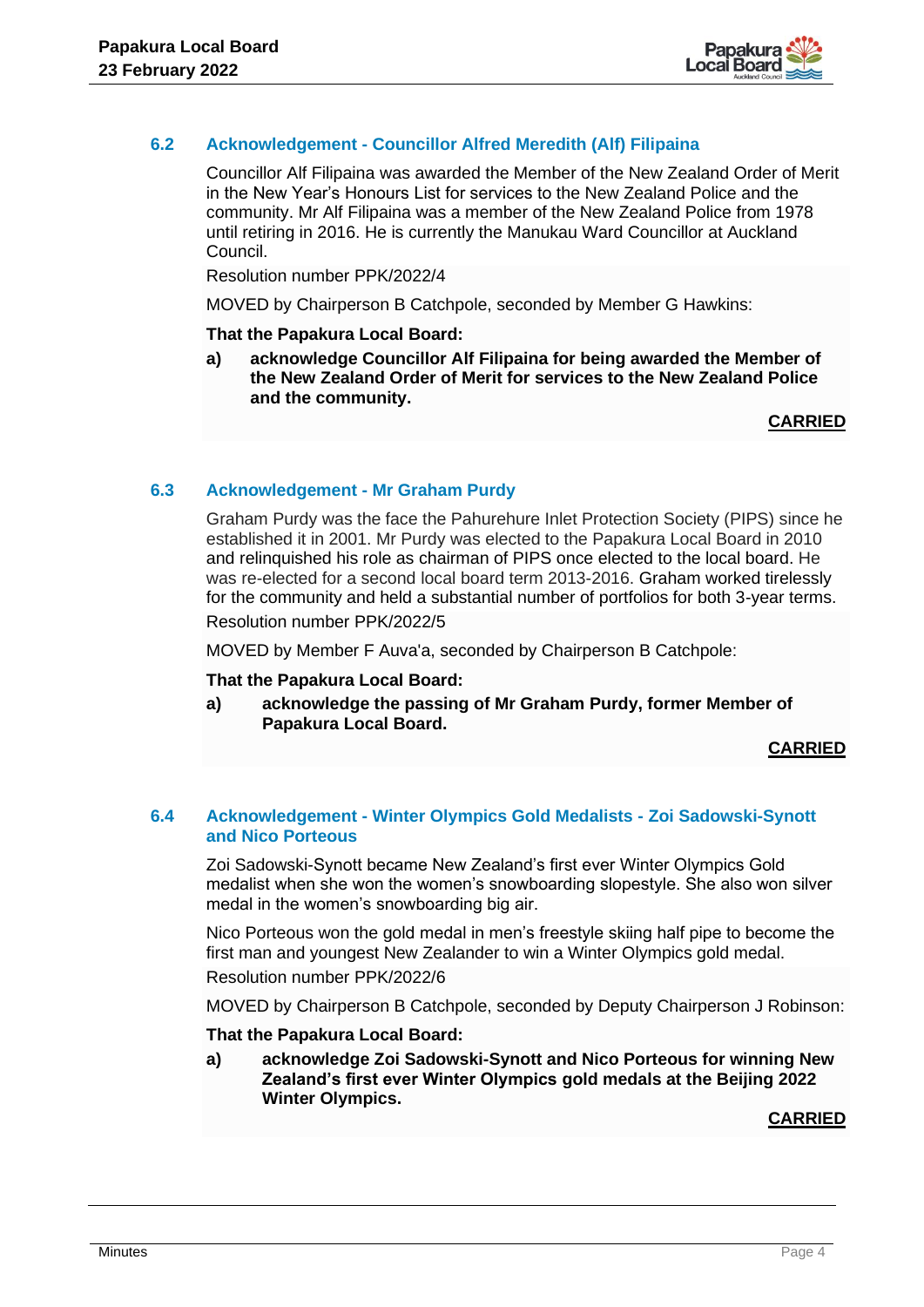

# **7 Petitions**

There were no petitions.

# **8 Deputations**

# **8.1 Deputation - Presentation from Ngāti Tamaoho Charitable Trust**

Note: Changes to the original motion, amending clause a) with the agreement of the meeting.

Matekino Marshall, Chief Executive Officer, Ngāti Tamaoho Charitable Trust was in attendance to speak to the Board about the work the Trust is doing in the community and the aspirations of the Trust.

Resolution number PPK/2022/7

MOVED by Chairperson B Catchpole, seconded by Member F Auva'a:

#### **That the Papakura Local Board:**

**a) thank Matekino Marshall, Chief Executive Officer, Ngāti Tamaoho Charitable Trust, for his attendance and presentation regarding The Trust's activities and aspirations for the community including Matariki celebrations.**

**CARRIED**

## **8.2 Deputation - Papakura Marae Māori Warden**

Jan Piahana of the Papakura Marae Māori Wardens was in attendance to update the board on the work of the Māori wardens.

An updated PowerPoint presentation was provided. A copy has been placed on the official minutes and is available on the Auckland Council website as a minutes attachment.

Resolution number PPK/2022/8

MOVED by Chairperson B Catchpole, seconded by Deputy Chairperson J Robinson:

#### **That the Papakura Local Board:**

**a) thank Jan Piahana of the Papakura Marae Māori Wardens for her attendance and stakeholder update.**

# **CARRIED**

## **Attachments**

A 23 February 2022, Papakura Local Board, Item 8.2 - Deputation - Papakura Marae Māori Warden - updated presentation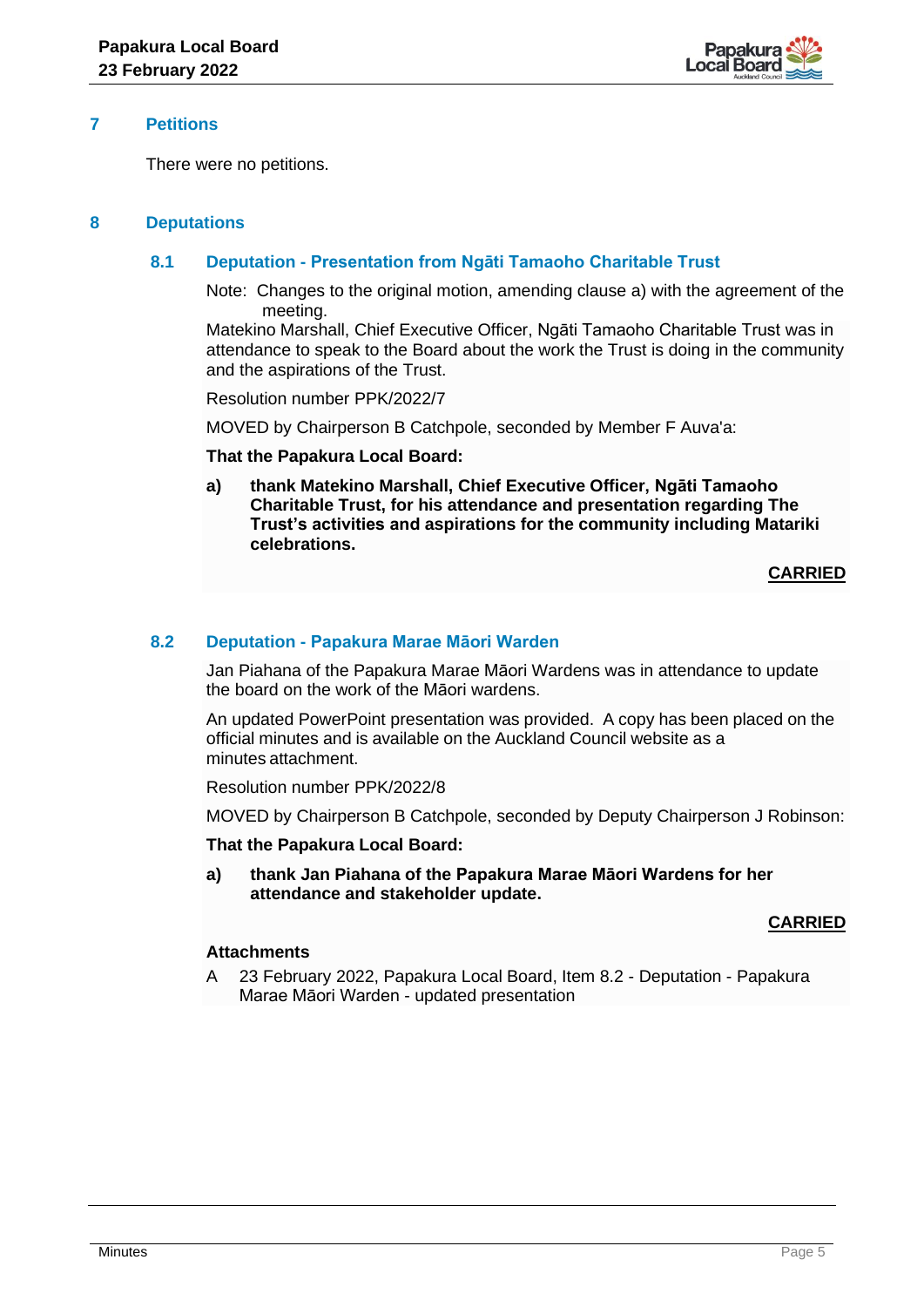

# **8.3 Deputation - Sustainable Papakura**

Note: Changes to the original motion, amending clause a) and adding new clause b), with the agreement of the meeting.

Rosemary Nash of Sustainable Papakura was in attendance to speak to the board about the work Sustainable Papakura is doing in the community and request support for rent costs for their new premises.

Resolution number PPK/2022/9

MOVED by Chairperson B Catchpole, seconded by Member S Smurthwaite:

#### **That the Papakura Local Board:**

- **a) thank Rosemary Nash for her attendance and presentation requesting ongoing support for rent costs for new premises for Sustainable Papakura in O'Shannessey Street, Papakura.**
- b) **refer the request for rent cost support to the Senior Community Advisor Waste Solutions for advice and report back.**

**CARRIED**

#### **8.4 Deputation - Blue Light Ventures Inc.**

Note: Changes to the original motion, amending clause a) and adding new clause b), with the agreement of the meeting.

Brendon Crompton, Chief Operating Officer, Rod Bell, Chief Executive and Joe Graham of NZ Blue Light Ventures Inc. were in attendance and gave a presentation to the board.

Resolution number PPK/2022/10

MOVED by Chairperson B Catchpole, seconded by Member K Mealamu:

**That the Papakura Local Board:**

- **a) thank Brendon Crompton, Chief Operating Officer, Rod Bell, Chief Executive and Joe Graham of NZ Blue Light Ventures Inc., for their attendance and presentation.**
- **b) request the Community Lease Advisor to investigate options for Bluelight Ventures Inc leasing 159 Dominion Road, Red Hill, Papakura (High Wire Trust) facility and report back.**

**CARRIED**

#### **9 Public Forum**

There was no public forum.

## **10 Extraordinary Business**

There was no extraordinary business.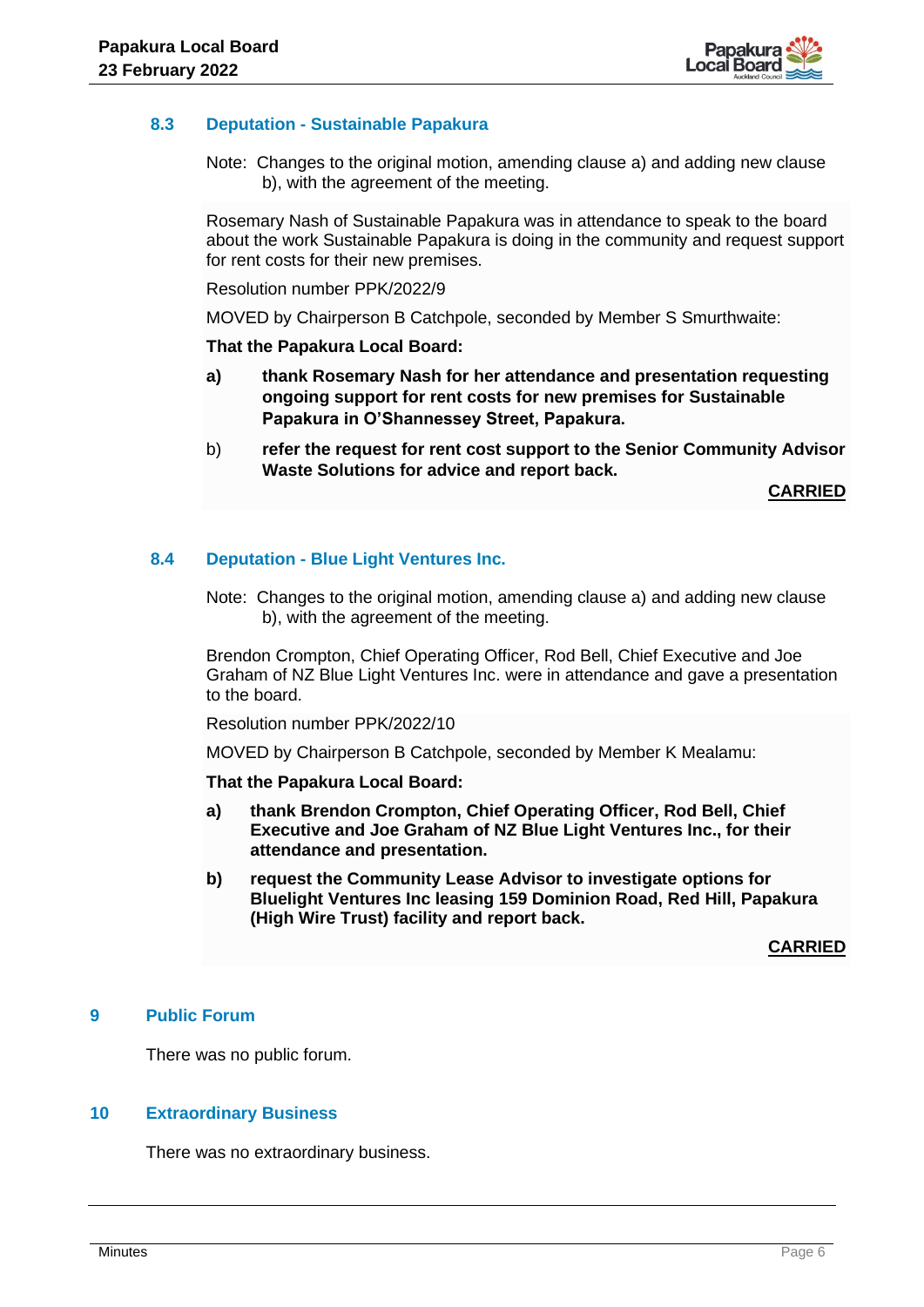

# **11 Governing Body Member's Update**

Resolution number PPK/2022/11

MOVED by Chairperson B Catchpole, seconded by Member G Hawkins:

# **That the Papakura Local Board:**

**a) receive Councillor Daniel Newman's verbal report.**

**CARRIED**

# **12 Chairperson's Update**

Resolution number PPK/2022/12

MOVED by Chairperson B Catchpole, seconded by Member F Auva'a:

## **That the Papakura Local Board:**

**a) receive the verbal report from the Papakura Local Board Chairperson.**

**CARRIED**

# **13 Auckland Transport - proposed speed limit changes (Tranche 2A)**

Note: Changes to the original motion, amending clause a) and adding new clause b), c), d), e) and f), with the agreement of the meeting.

Resolution number PPK/2022/13

MOVED by Chairperson B Catchpole, seconded by Deputy Chairperson J Robinson:

# **That the Papakura Local Board:**

**a) support the following Auckland Transport proposed speed limit changes (Tranche 2A), subject to the comments in clause b):**

| <b>Road Name</b>     | <b>Part of Road</b>                                                     | <b>Proposed</b><br>speed limit<br>(km/h) | <b>Existing</b><br>speed limit<br>(km/h) | <b>Workstream</b> |
|----------------------|-------------------------------------------------------------------------|------------------------------------------|------------------------------------------|-------------------|
| <b>Argyle Avenue</b> | <b>Full length</b>                                                      | 30                                       | 50                                       | <b>Schools</b>    |
| <b>Clark Road</b>    | <b>Full length</b>                                                      | 30                                       | 50                                       | <b>Schools</b>    |
| <b>Cotton Place</b>  | <b>Full length</b>                                                      | 30                                       | 50                                       | <b>Schools</b>    |
| Greenhaven<br>Avenue | <b>Full length</b>                                                      | 30                                       | 50                                       | <b>Schools</b>    |
| <b>Hanover Place</b> | <b>Full length</b>                                                      | 30                                       | 50                                       | <b>Schools</b>    |
| <b>Joyce Street</b>  | <b>Full length</b>                                                      | 30                                       | 50                                       | <b>Schools</b>    |
| <b>Manse Road</b>    | <b>Full length</b>                                                      | 30                                       | 50                                       | <b>Schools</b>    |
| Popes Road           | <b>Full length</b>                                                      | 60                                       | 80/60                                    | Rural             |
| <b>Ranfurly Road</b> | <b>Between Alfriston</b><br>Road and eastern<br>end of Ranfurly<br>Road | 60                                       | 100 / 80                                 | Rural             |
| Rembrandt            | <b>Full length</b>                                                      | 30                                       | 50                                       | <b>Schools</b>    |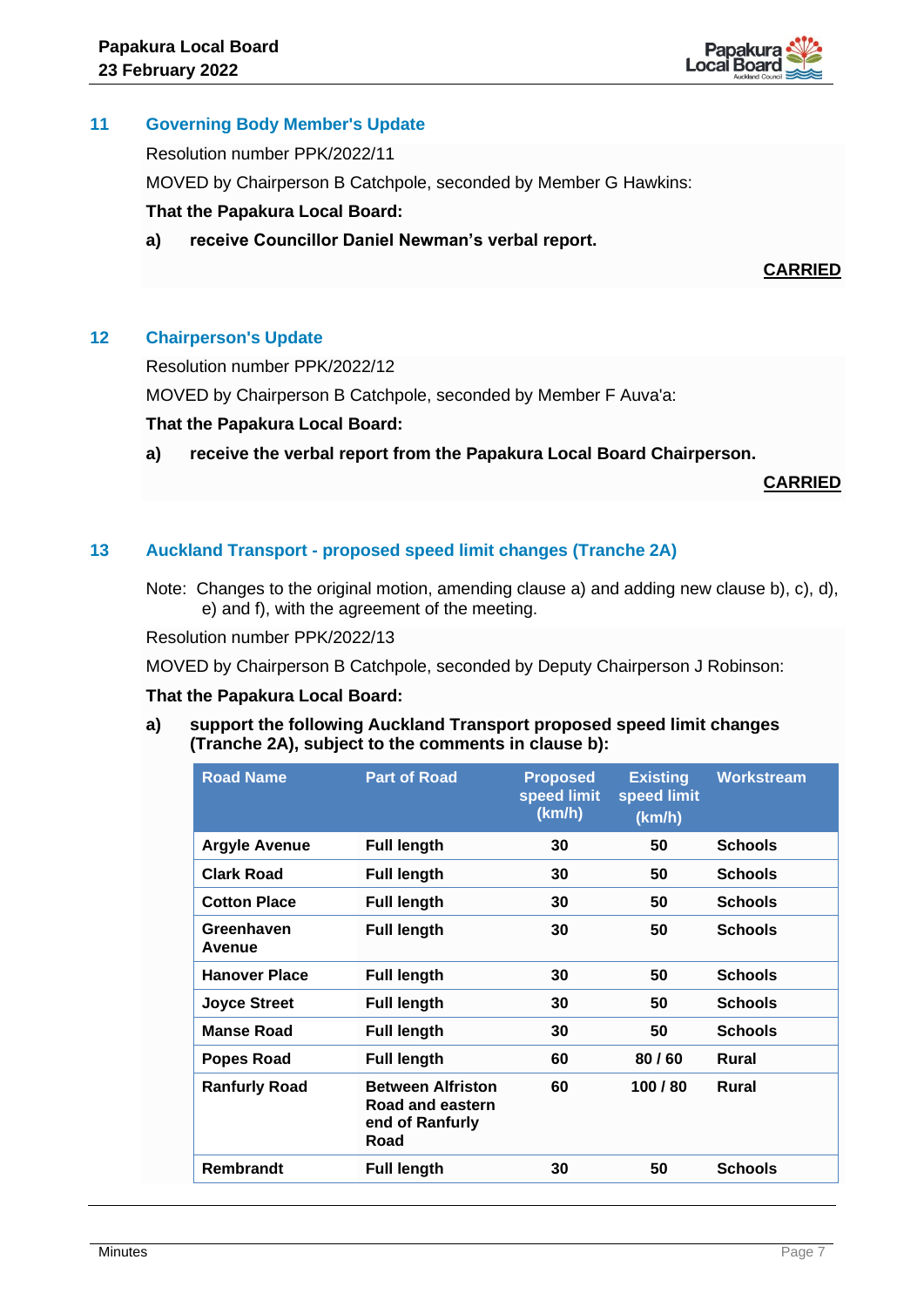

| <b>Short Street</b>       | <b>Full length</b>                                                                                               | 30 | 50  | <b>Schools</b>                                                        |
|---------------------------|------------------------------------------------------------------------------------------------------------------|----|-----|-----------------------------------------------------------------------|
| <b>Tasman Drive</b>       | <b>Full length</b>                                                                                               | 30 | 50  | <b>Schools</b>                                                        |
| <b>Cosgrave Road</b>      | Between 200m<br>north of Old<br><b>Wairoa Road and</b><br><b>Walters Road</b>                                    | 60 | 80  | <b>Rural</b>                                                          |
| <b>Mill Road</b>          | Between urban<br>traffic area<br>boundary<br>(Auckland<br>Isthmus) and<br>111m north of<br><b>Alfriston Road</b> | 60 | 80  | <b>Rural</b>                                                          |
| <b>Mill Road</b>          | Between 210m<br>south of Alfriston<br>Road and 260m<br>south of Alfriston<br>Road                                | 60 | 80  | <b>Rural</b>                                                          |
| <b>Mill Road</b>          | Between 260m<br>south of Alfriston<br><b>Road and Hamlin</b><br>Road                                             | 80 | 80  | <b>Rural (No</b><br>speed change,<br>to fix extent<br>error in bylaw) |
| <b>Mill Road</b>          | <b>Between Hamlin</b><br><b>Road and Walters</b><br>Road                                                         | 60 | 80  | <b>Rural</b>                                                          |
| Papakura-Clevedon<br>Road | Between 140m<br>east of Dominion<br>Road and urban<br>traffic area<br>boundary<br>(Auckland<br>Isthmus)          | 80 | 100 | <b>Rural</b>                                                          |

- **b) provide the following feedback on Auckland Transport proposed speed limit changes (Tranche 2A):**
	- **i) sufficient enforcement is required to ensure vehicles adhere to the reduced speed limits**
	- **ii) reducing speeds from 40kmph to 30kmph around schools is supported**
	- **iii) reducing speeds in streets from 50kmph to 30kmph is a big reduction, and the board fears risky behaviours will evidence themselves through frustration if someone is travelling at a lower speed in the street**
	- **iv) a comprehensive communication campaign will be required to ensure people are aware of the speed reductions**
	- **v) the board questions whether reducing speed limits in streets will actually be effective in reducing speeds and inappropriate behaviours**
	- **vi) if part of a road has several different speed limits, consideration should be given to making the entire road a consistent speed**
	- **vii) visible and regular signage is important.**
- **c) request that the following roads be considered for inclusion in Auckland Transport proposed speed limit changes (Tranche 2A) or for future tranches of the speed limit bylaw changes:**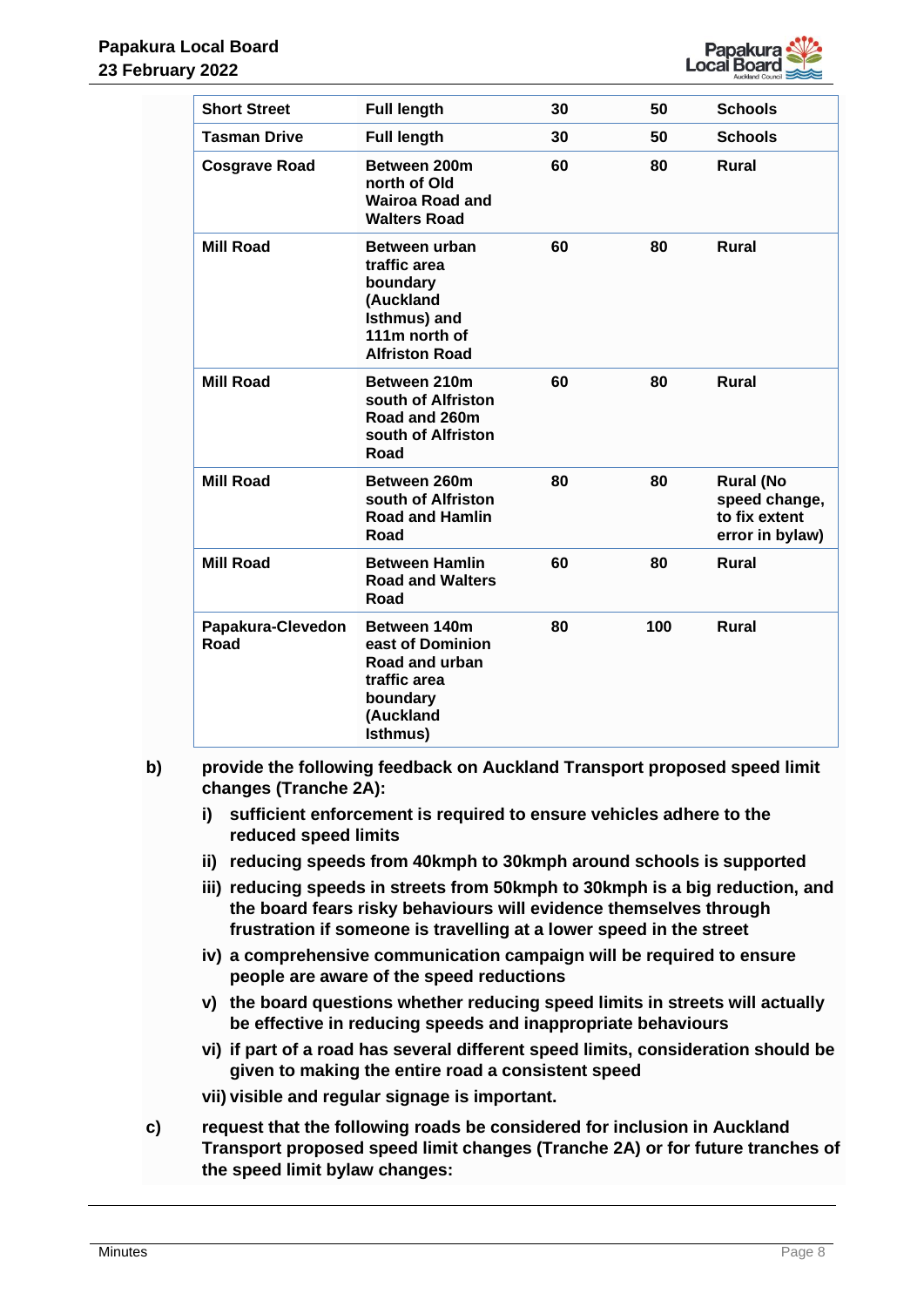

| <b>Road Name</b>                                                                                                                                                                                                    | <b>Part of Road</b>                                                                                                                                            | <b>Proposed</b><br>speed limit<br>(km/h) | <b>Existing</b><br>speed<br><b>limit</b><br>(km/h) | <b>Rationale</b>                                                                                                                                                                                                                                                           |
|---------------------------------------------------------------------------------------------------------------------------------------------------------------------------------------------------------------------|----------------------------------------------------------------------------------------------------------------------------------------------------------------|------------------------------------------|----------------------------------------------------|----------------------------------------------------------------------------------------------------------------------------------------------------------------------------------------------------------------------------------------------------------------------------|
| Opāheke Road                                                                                                                                                                                                        | <b>Between the</b><br>intersection with<br><b>Boundary Road</b><br>heading towards<br><b>Butterworth Ave</b><br>/ Liverpool St /<br>Opāheke Road<br>roundabout | 40                                       | 50                                                 | Area of concern<br>regarding speed<br>and school<br>children                                                                                                                                                                                                               |
| <b>Boundary Road</b>                                                                                                                                                                                                | <b>From the</b><br>Opāheke Road /<br><b>Boundary Road</b><br>intersection east<br>to the railway<br>line                                                       | 40                                       | 50                                                 | Area of concern<br>regarding speed<br>and school<br>children                                                                                                                                                                                                               |
| South Street,<br><b>Nelson Street and</b><br>other streets/ roads<br>in the<br>neighbourhood of<br><b>Clark and Manse</b><br><b>Streets</b>                                                                         | <b>Full length</b>                                                                                                                                             | 30                                       | 50                                                 | Apply a<br>consistent lower<br>speed in the<br>precinct to avoid<br>rat running                                                                                                                                                                                            |
| <b>Ray Small Drive</b>                                                                                                                                                                                              | <b>Full length</b>                                                                                                                                             | 40<br>30 around<br>school                | 50                                                 | This street is<br>often used as a<br>rat run to avoid<br><b>Elliott Street</b><br>congestion. The<br>street provides<br>access to<br>Papakura<br><b>Central School</b><br>and early<br>childhood centre<br>and Ray Small<br>Park. Vehicles<br>speed through<br>this street |
| <b>Kelvin Road</b>                                                                                                                                                                                                  | <b>Around the</b><br><b>Kelvin Road</b><br>school                                                                                                              | 30                                       | 50                                                 | Have received<br>many<br>complaints<br>about traffic<br>speeding up to<br>80kmph in this<br>street                                                                                                                                                                         |
| <b>Residential streets</b><br>off Clevedon Road<br>- Ingram Street<br>(from Prictor to<br><b>Shirley Streets)</b><br>Also View Rd,<br>Renwick, Halberg,<br>Shirley, Snell,<br>Prictor, and the<br>other residential |                                                                                                                                                                |                                          |                                                    | <b>Request AT</b><br>investigate this<br>area for<br>solutions for<br>these streets /<br>precinct                                                                                                                                                                          |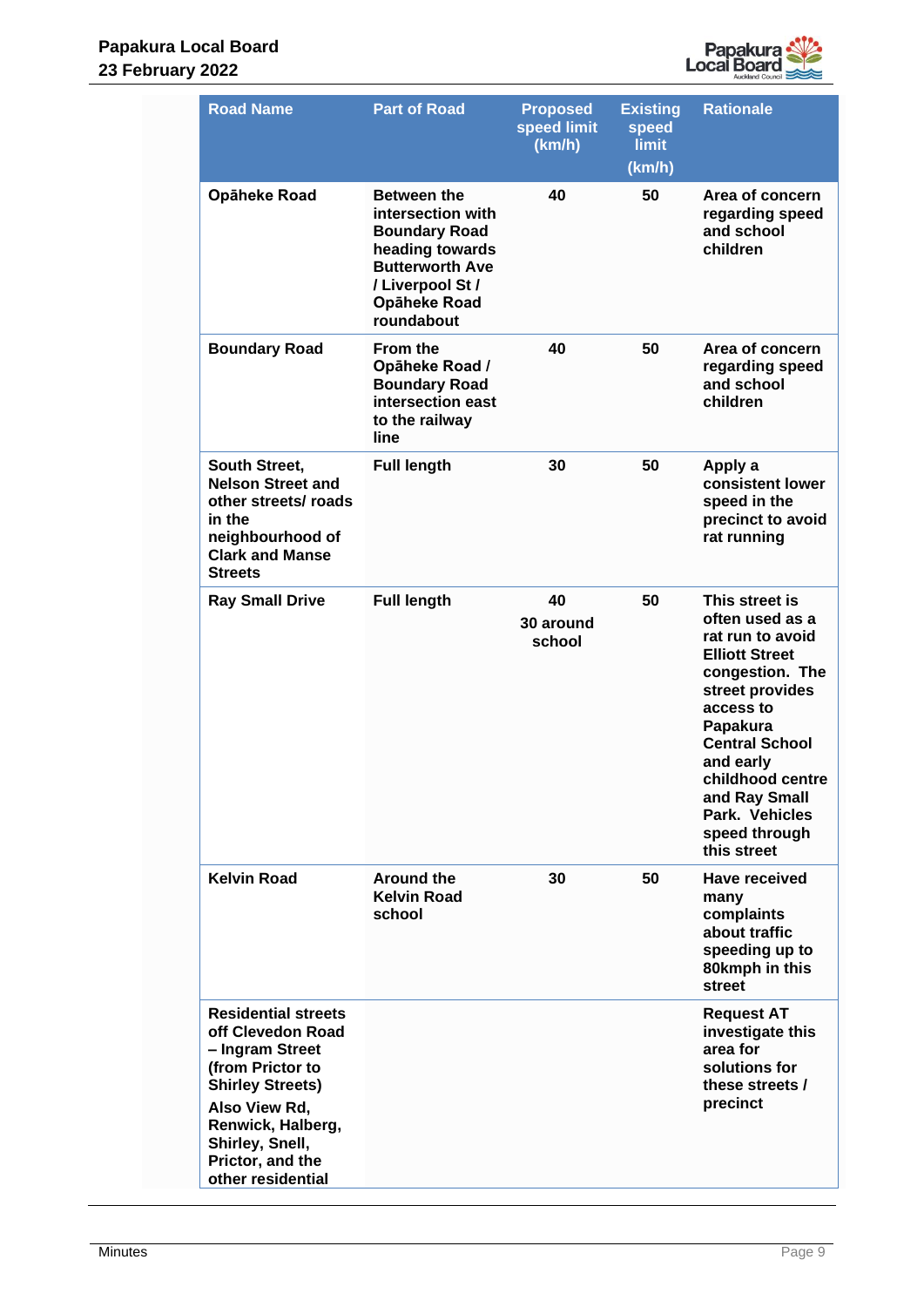

| streets off<br><b>Clevedon Road</b> |                                                                                     |
|-------------------------------------|-------------------------------------------------------------------------------------|
| Pakaraka Drive                      | <b>Request AT</b><br>investigate<br>options for<br>Pakaraka Drive,<br>Okawa Ave and |

**Ancroft Street d) request officers amend the information in the Auckland Transport proposed speed limit changes (Tranche 2A) attachment A to reflect the correct suburb, i.e.:**

- **i) Mill Road south of Alfriston roundabout to Hamlin Road is listed as being in the suburb of Bombay when it should be Takanini / Papakura**
- **ii) Mill Road from Hamlin Road to Walters Road is listed as being in the suburb of Totara Park when it should Takanini / Papakura.**
- **e) request Auckland Transport investigate the recent repairs on Ranfurly Road as the road has been inadequately repaired.**
- **f) request Auckland Transport repair Mill Road north of the Alfriston roundabout to Ranfurly Road as it is in a bad state of repair.**

**CARRIED**

## **14 Approval for a new private road name at 54 Parkhaven Drive, Papakura**

Resolution number PPK/2022/14

MOVED by Chairperson B Catchpole, seconded by Member S Smurthwaite:

#### **That the Papakura Local Board:**

**a) approve the name Koromiko Way for the new private road created by way of subdivision at 54 Parkhaven Drive, Papakura, in accordance with section 319(1)(j) of the Local Government Act 1974 (resource consent references BUN60369300 and SUB60369302).**

# **CARRIED**

## **15 Auckland Council's Quarterly Performance Report: Papakura Local Board for quarter two 2021/2022**

Resolution number PPK/2022/15

MOVED by Chairperson B Catchpole, seconded by Member K Mealamu:

#### **That the Papakura Local Board:**

- **a) receive the performance report for quarter two ending 31 December 2021.**
- **b) approve the use of \$25,000 from 'external partnership fund Papakura' (work programme line item 416) originally for the 2021/2022 NZRL Secondary School League Competition (New Zealand Rugby League) which could not proceed due to COVID-19 restrictions, to be used for the 2021/2022 District Nines Tournament.**
- **c) subject to final 2022/2023 Annual Budget approval, request staff to carry forward \$33,000 from the 2021/2022 Carols in the Park event (work programme**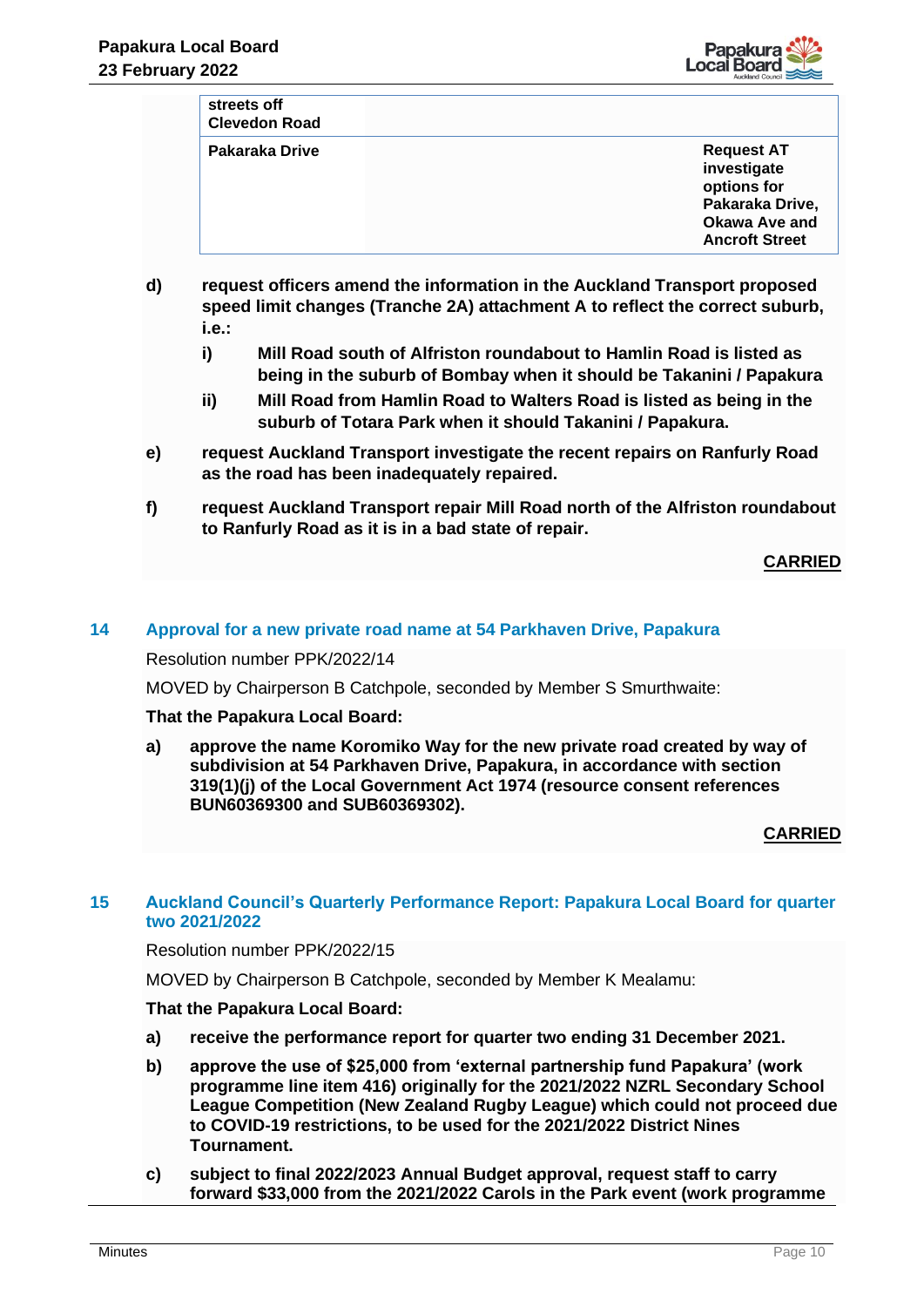

**line item 416) which could not proceed due to COVID-19 restrictions, to be used for the 2022/2023 Carols in the Park event.**

- **d) subject to final 2022/2023 Annual Budget approval, request staff to carry forward \$17,500 from the 2021/2022 Santa Parade event (work programme line item 416) which could not proceed due to COVID-19 restrictions, to be used for the 2022/2023 Santa Parade event.**
- **e) subject to final 2022/2023 Annual Budget approval, request staff to carry forward the remaining balance from the \$14,000 'Movies in the Park' event (work programme line 417), as the 2021/2022 event could not proceed due to COVID-19 restrictions, to be used for the 2022/2023 Movies in the Park event.**
- **f) revoke resolution number PPK/2021/229 from the 1 December 2021 business meeting to reallocate \$6,000 from 'Community grants Papakura' (work programme line item 418) to 'Movies in Parks – Papakura' (work programme line item 417) which was to be used to cover additional costs in delivering the board's Movies in Parks event. The Movies in the Park event was later cancelled, so this reallocation was no longer required.**
- **g) approve the amendments to its adopted Community Facilities work programme 2021–2024 as per Attachment A, specifically:** 
	- **i) 'Bottle Top Bay Esplanade - investigate the redevelopment of the coastal site' (line 23875 in the adopted Community Facilities work programme 2021– 2024 but showing as line 2563 I&ES in Attachment A) to be merged into 'Bottle Top Bay Esplanade - renew boat ramp programme' (line 26414).**
- **h) note the financial performance report in Attachment B of the report entitled, "Auckland Council's Quarterly Performance Report: Papakura Local Board for quarter two 2021/2022 will remain confidential until after the Auckland Council Group half-year results for 2021/2022 are released to the New Zealand Exchange (NZX), which are expected to be made public on or about 28 February 2022.**

**CARRIED**

## **16 To seek adoption of the Te Rautaki Whakamaarama moo ngaa Waahi Tuku Iho – Papakura Heritage Interpretation Strategy.**

Note: Changes to the original motion, adding new clause b), with the agreement of the meeting.

Resolution number PPK/2022/16

MOVED by Chairperson B Catchpole, seconded by Member G Hawkins:

# **That the Papakura Local Board:**

- **a) adopt Te Rautaki Whakamaarama moo ngaa Waahi Tuku Iho – the Papakura Heritage Interpretation Strategy.**
- **b) request that official place names be used in Te Rautaki Whakamaarama moo ngaa Waahi Tuku Iho - the Papakura Heritage Interpretation Strategy, noting any mana whenua name preferences also be highlighted.**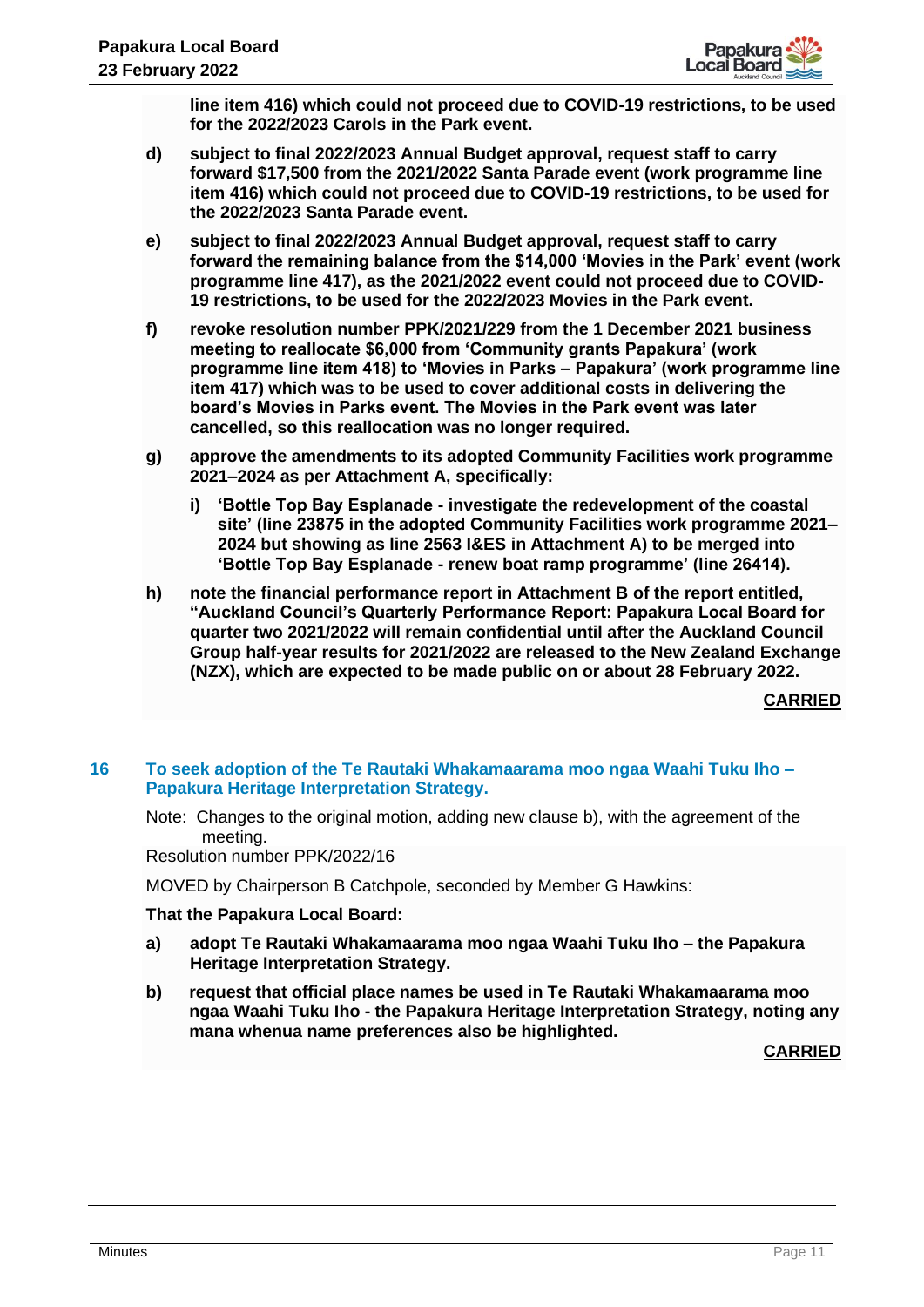

## **17 Ngā Pou Taunaha o Aotearoa - New Zealand Geographic Board: recording of unofficial place names as official**

Note: Changes to the original motion, amending clause b) and adding subclause b) i), with the agreement of the meeting.

Resolution number PPK/2022/17

MOVED by Chairperson B Catchpole, seconded by Member F Auva'a:

#### **That the Papakura Local Board:**

- **a) receive the report, including attachments which detail the unofficial place names in the local board area which are proposed to be made official**
- **b) provide the following feedback on a place name that should not proceed under the fast-track process for the recoding of unofficial place names as official:**
	- **i) Pukekiwiriki Paa (referred to as Puke Kiwiriki Pā in attachment B of the agenda report) – should not proceed as further consultation is required with mana whenua iwi regarding the correct name for Pukekiwiriki Paa.**

**CARRIED**

# **18 Venue hire fees for bookable spaces in Te Paataka Koorero o Takaanini, Takaanini Library and Community Hub**

Resolution number PPK/2022/18

MOVED by Chairperson B Catchpole, seconded by Member S Smurthwaite:

#### **That the Papakura Local Board:**

**a) approve the proposed venue hire fees for the bookable spaces in Te Paataka Koorero o Takaanini, Takaanini Library and Community Hub as outlined in the table below:**

| <b>TABLE ONE</b>                                   |          |                                    |                                        |                                           |                                        |
|----------------------------------------------------|----------|------------------------------------|----------------------------------------|-------------------------------------------|----------------------------------------|
| Room                                               | Capacity | Peak<br>standard<br>hourly<br>rate | Off-peak<br>standard<br>hourly<br>rate | <b>Peak</b><br>priority<br>hourly<br>rate | Off-peak<br>priority<br>hourly<br>rate |
| <b>Activity 1 - Te Wao</b><br>Nui a Taane          | 100      | \$31.00                            | \$25.00                                | \$15.50                                   | \$12.50                                |
| <b>Activity 2 - Taane Te-</b><br>Waananga-aa-Rangi | 30       | \$20.50                            | \$16.50                                | \$10.50                                   | \$8.50                                 |
| <b>Activity 3 - Te Puna</b><br><b>Matauranga</b>   | $12 \,$  | \$10.00                            | \$8.00                                 | \$5.00                                    | \$4.00                                 |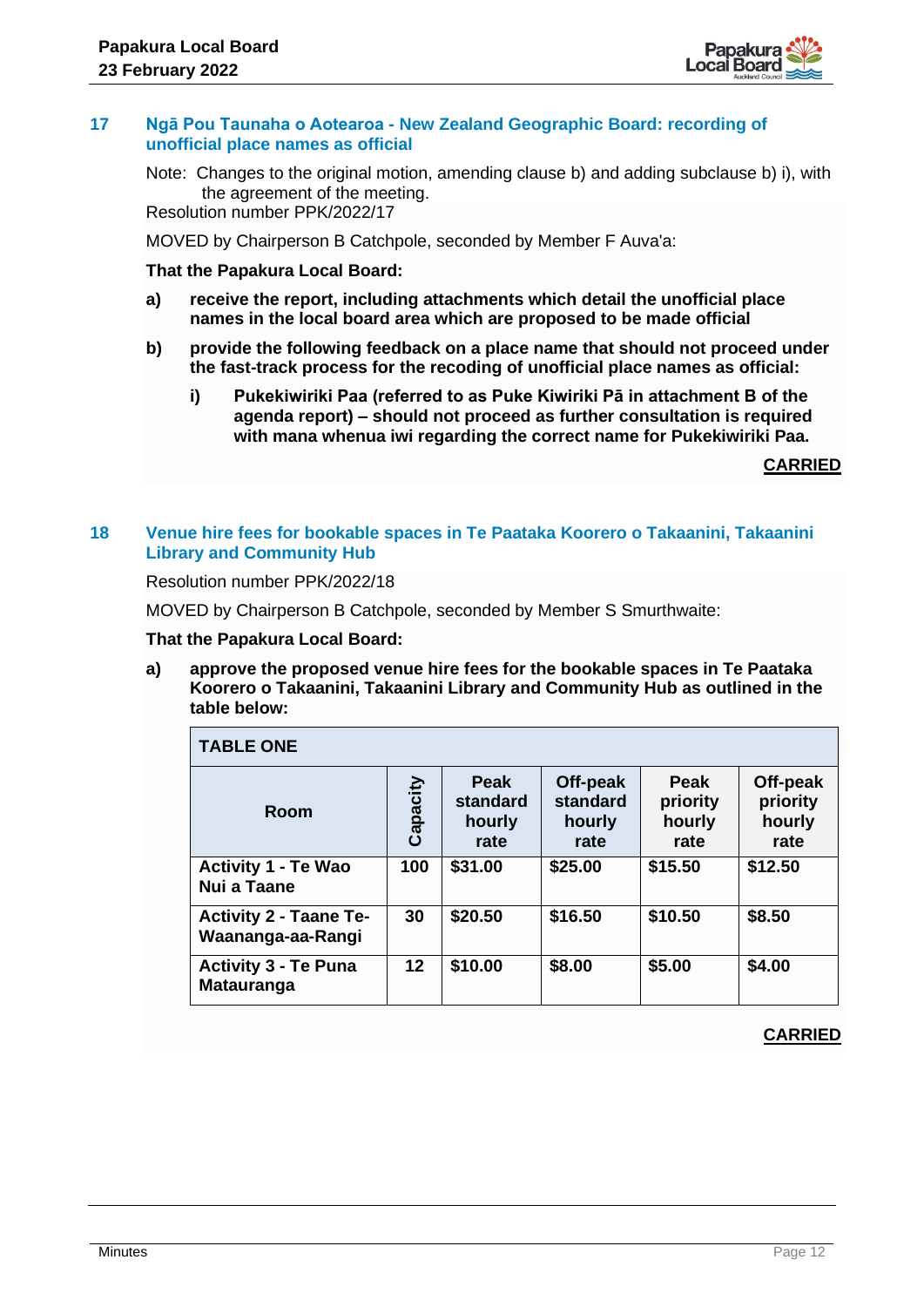

## **19 Papakura Local Board feedback on the proposed Auckland Council submission on the Hākaimangō-Matiatia Marine Reserve application**

Resolution number PPK/2022/19

MOVED by Chairperson B Catchpole, seconded by Deputy Chairperson J Robinson:

#### **That the Papakura Local Board:**

**a) support the proposed Hākaimangō-Matiatia Marine Reserve application to Department of Conservation (DOC).**

**CARRIED**

# **20 Auckland's Water Strategy**

Resolution number PPK/2022/20

MOVED by Chairperson B Catchpole, seconded by Member G Hawkins:

#### **That the Papakura Local Board:**

**a) support the eight strategic shifts of the Water Strategy framework as outlined in the agenda report.** 

**CARRIED**

# **21 Māori Outcomes Annual Report - Te Pūrongo a te Kaunihera o Tāmaki Makaurau Ngā Huanga Māori 2020-2021**

Resolution number PPK/2022/21

MOVED by Chairperson B Catchpole, seconded by Member F Auva'a:

#### **That the Papakura Local Board:**

**a) receive the annual Auckland Council Group Māori Outcomes Report: Te Pūrongo a Te Kaunihera o Tāmaki Makaurau Ngā Huanga Māori 2020-2021.**

**CARRIED**

#### **22 Public feedback on proposal to make a Freedom Camping in Vehicles Bylaw 2022**

Note: Changes to the original motion, amending clause b); and adding subclause b) i), b) ii), b) iii), b) iv), b) v); and amending clause c) with the agreement of the meeting.

Resolution number PPK/2022/22

MOVED by Chairperson B Catchpole, seconded by Member F Auva'a:

#### **That the Papakura Local Board:**

- **a) tūtohi / receive public feedback on the proposal to make a new Te Kaunihera o Tāmaki Makaurau Te Ture ā-Rohe Noho Puni Wātea ā-Waka 2022 / Auckland Council Freedom Camping in Vehicles Bylaw 2022 in this agenda report.**
- **b) whakarato / provide the following views on Te Kaunihera o Tāmaki Makaurau Te Ture ā-Rohe Noho Puni Wātea ā-Waka 2022 / Auckland Council Freedom Camping in Vehicles Bylaw 2022:**
	- **i) It is noted that there are no proposed prohibited sites in the Papakura Local Board area.**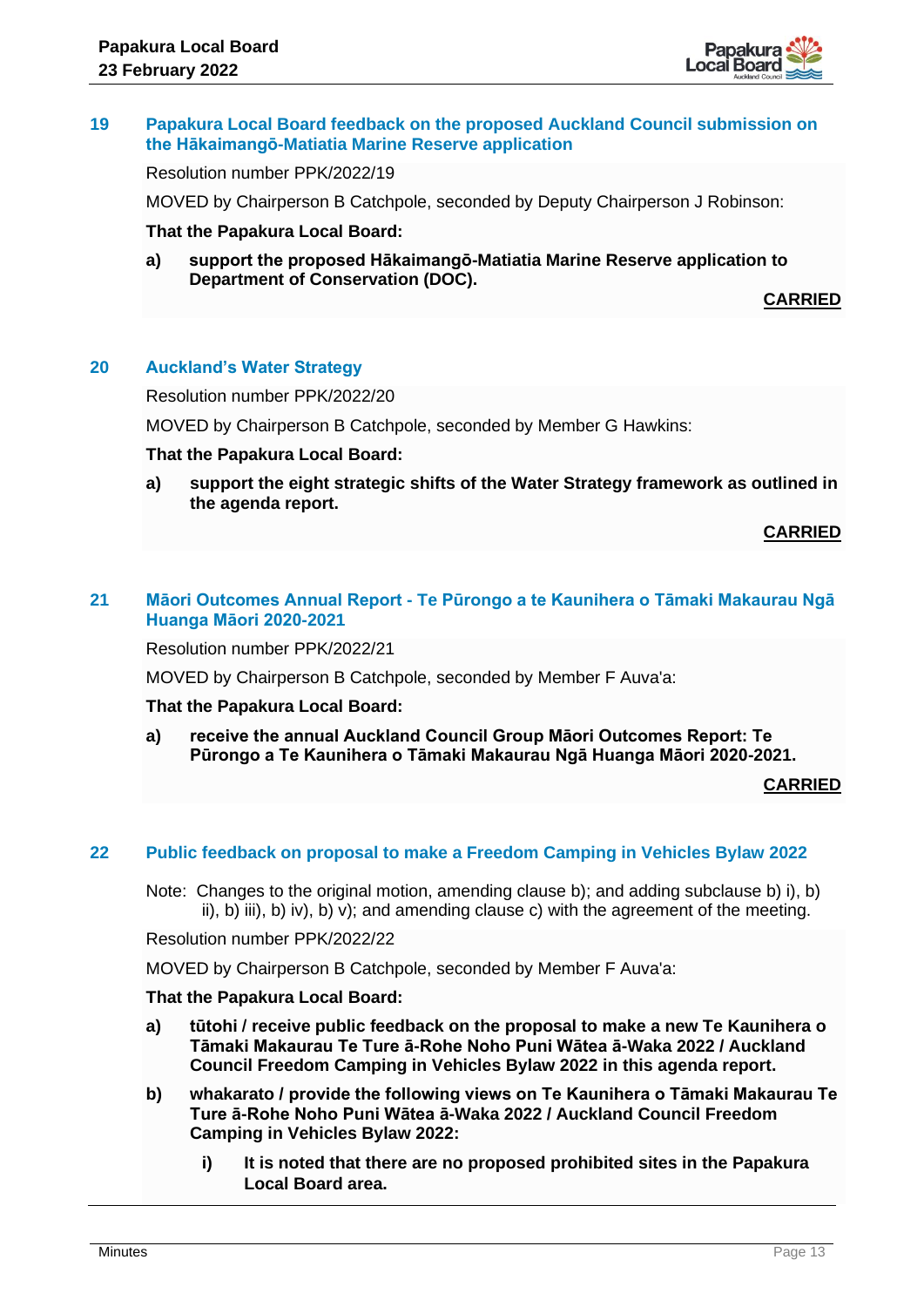

- **ii) It is noted that the sites put forward by the local board come under the Reserves Act which has a default of prohibition of freedom camping, which includes Bottle Top Bay Reserve and the coastal reserve areas on either side of the boat ramp at Bottle Top Bay.**
- **iii) The board is concerned that the hotspots will be relying on the Reserve Act and felt that without the areas being specifically listed as prohibited the board will be facing an ongoing compliance battle.**
- **iv) Council needs to invest more in camping facilities.**
- **v) The Papakura Local Board is supportive of a later departure time (ie: 10am) from Freedom Camping sites.**
- **c) whakatuu / appoint the Chair and the Deputy Chair to present the views in clause b) to the Bylaw Panel on 22 April 2022.**
- **d) tuku mana / delegate authority to the local board chair to appoint replacement(s) to the persons in clause c) should an appointed member be unable to present to the Bylaw Panel.**

**CARRIED**

# **23 Public feedback on proposal to amend the Property Maintenance and Nuisance Bylaw 2015**

Note: Changes to the original motion, amending clause b), with the agreement of the meeting.

Resolution number PPK/2022/23

MOVED by Chairperson B Catchpole, seconded by Deputy Chairperson J Robinson:

#### **That the Papakura Local Board:**

- **a) tūtohi / receive the public feedback on the proposal to amend Te Ture ā-rohe Tiaki Rawa me Ngā Mahi Whakapōrearea 2015 / the Property Maintenance and Nuisance Bylaw 2015 in this report.**
- **b) taupua / support the proposal to amend Te Ture ā-rohe Tiaki Rawa me Ngā Mahi Whakapōrearea 2015 / the Property Maintenance and Nuisance Bylaw 2015, noting no feedback was received from the Papakura Local Board area.**

#### **CARRIED**

#### **24 Public feedback on proposal to make a new Signs Bylaw 2022**

Note: Changes to the original motion, amending clause b), with the agreement of the meeting.

Resolution number PPK/2022/24

MOVED by Chairperson B Catchpole, seconded by Member S Smurthwaite:

## **That the Papakura Local Board:**

**a) tūtohi / receive the public feedback on the proposal to make a new Auckland Council and Auckland Transport Ture ā-Rohe mo nga Tohu 2022 / Signs Bylaw 2022 and associated controls in this agenda report, noting no feedback was received from the Papakura Local Board area.**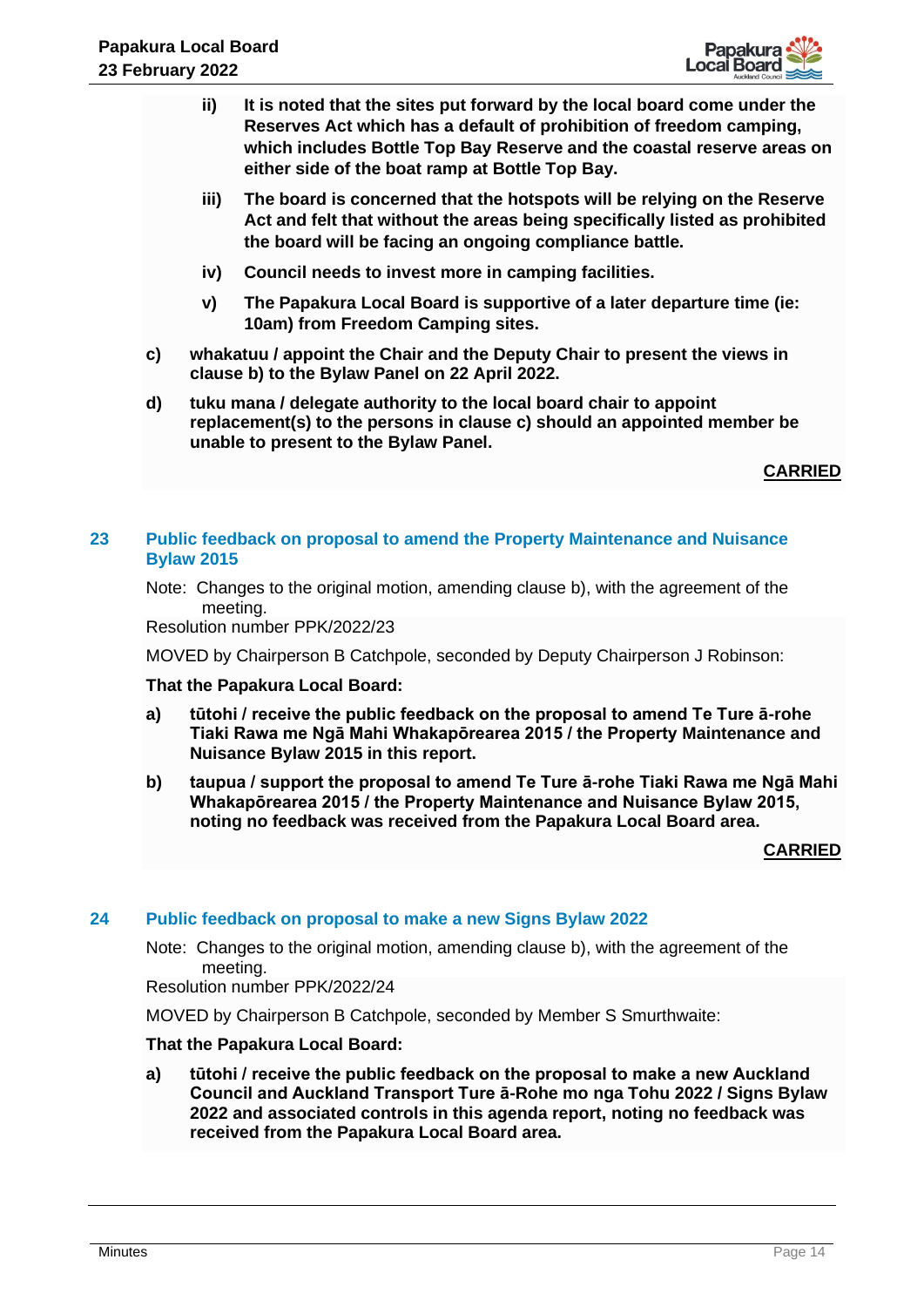

**b) taupua / support the proposal to make a new Auckland Council and Auckland Transport Ture ā-Rohe mo nga Tohu 2022 / Signs Bylaw 2022 and associated controls.** 

**CARRIED**

## **25 Public feedback on proposal to amend Stormwater Bylaw 2015**

Note: Changes to the original motion, amending clause b); adding new clause c); and amending clause d) and clause e), with the agreement of the meeting. Resolution number PPK/2022/25

MOVED by Chairperson B Catchpole, seconded by Member G Hawkins:

#### **That the Papakura Local Board:**

- **a) tūtohi / receive the public feedback on the proposal to amend Te Kaunihera o Tāmaki Makaurau Te Ture-ā-rohe Wai Āwhā 2015 / Auckland Council Stormwater Bylaw 2015 in this report**
- **b) tono / request the Bylaw Panel address the following matters raised in public feedback on Te Kaunihera o Tāmaki Makaurau Te Ture-ā-rohe Wai Āwhā 2015 / Auckland Council Stormwater Bylaw 2015:**
	- **i) ensure uniformity in the Auckland and Veolia Code of Practice POS.**
- **c) taupua / support the proposal to amend Te Kaunihera o Tāmaki Makaurau Te Ture-ā-rohe Wai Āwhā 2015 / Auckland Council Stormwater Bylaw 2015.**
- **d) whakatuu / appoint the Chair and the Deputy Chair to present the views in clause b) to the Bylaw Panel on 4 April 2022.**
- **e) tuku mana / delegate authority to the local board chair to appoint replacement(s) to the persons in clause c) should an appointed member be unable to present to the Bylaw Panel on 4 April 2022.**

**CARRIED**

## **26 Papakura Local Board input to Auckland Light Rail engagement undertaken in July / August 2021**

Resolution number PPK/2022/26

MOVED by Chairperson B Catchpole, seconded by Member F Auva'a:

#### **That the Papakura Local Board:**

**a) note the Papakura Local Board input to the Auckland Light Rail engagement undertaken in July to August 2021.**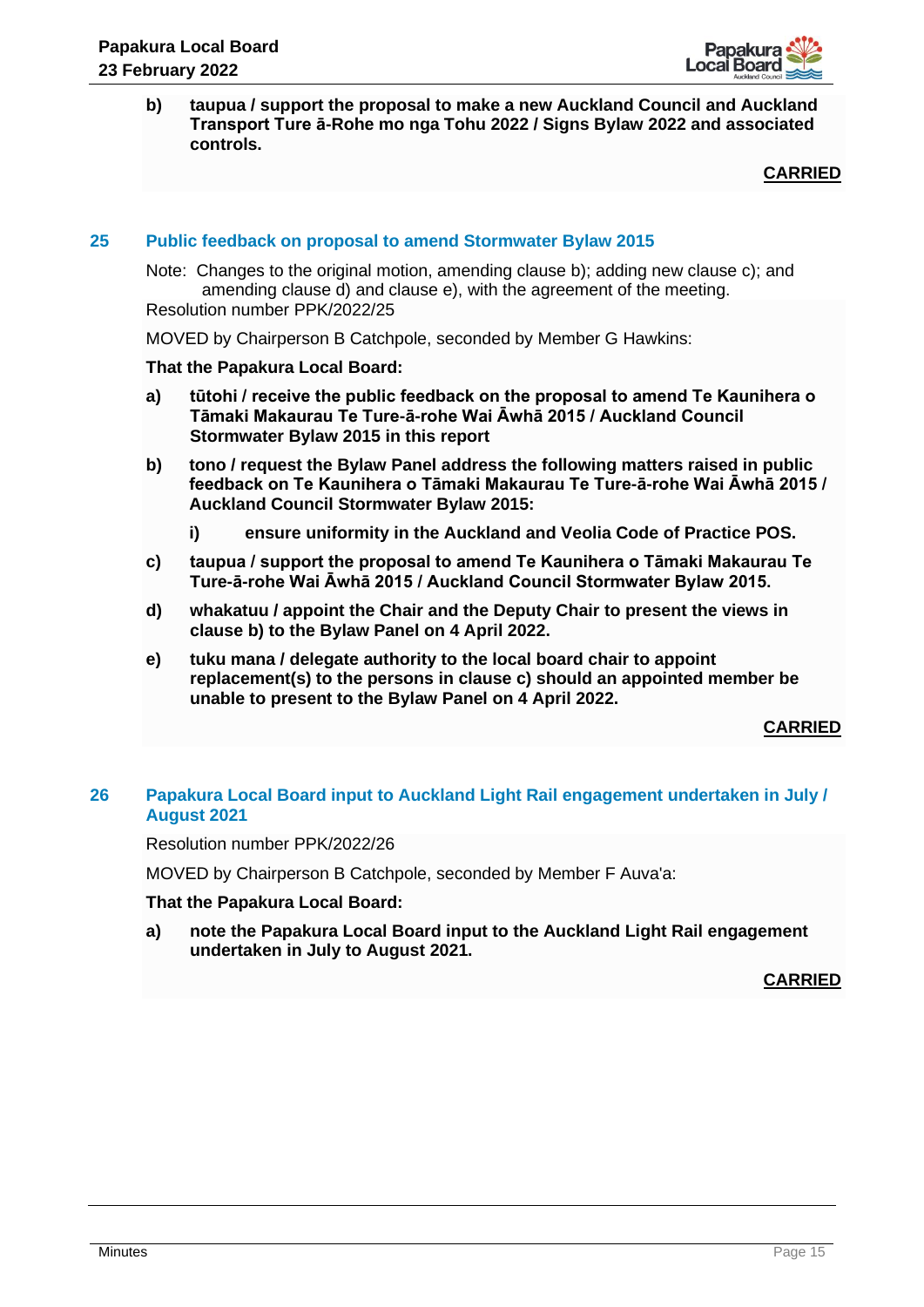

## **27 Urgent decision - Papakura Local Board - to correct the spelling of the approved road name 'Farronfore Road' at the Bellfield Estate development located at 117 Opaheke Road, Papakura**

Resolution number PPK/2022/27

MOVED by Chairperson B Catchpole, seconded by Member G Hawkins:

#### **That the Papakura Local Board:**

**a) note the 13 December 2021 Papakura Local Board urgent decision to correct the spelling of the approved road name 'Farronfore Road' at the Bellfield Estate development located at 117 Opaheke Road, Papakura, as follows:**

#### *That the Papakura Local Board:*

- *a) partially rescind resolution PPK/2020/233 in relation to resolution ii) which approved the name 'Farronfore Road' for ROAD 2 at the Bellfield Estate development located at 117 Opaheke Road, Papakura (resource consent references BUN60077283 and SUB60225679) as the road name was spelt incorrectly.*
- *b) approve the name 'Farranfore Road' for ROAD 2 created by way of subdivision at the Bellfield Estate development located at 117 Opaheke Road, Papakura (road naming reference RDN90097037 and resource consent references BUN60077283 and SUB60225679).*

**CARRIED**

#### **28 Urgent decision - Papakura Local Board - to rescind four approved road names no longer required ('Whero Place', 'Reme Place', 'Piwakawaka Close', and 'Heketara Place') at the 162-166 Settlement Road, Papakura**

Resolution number PPK/2022/28

MOVED by Chairperson B Catchpole, seconded by Member S Smurthwaite:

#### **That the Papakura Local Board:**

**a) note the urgent decision dated 15 December 2021 to rescind four approved road names no longer required ('Whero Place', 'Reme Place', 'Piwakawaka Close', and 'Heketara Place') at the 162-166 Settlement Road in Papakura development, as follows:**

*That the Papakura Local Board:* 

*a) partially rescind resolution PPK/2020/13 in relation to resolution a) i) which named 'Whero Place' for COAL 1; ii) which named 'Reme Place' for COAL 2; iii) which named 'Piwakawaka Close' for COAL 3; and v) which named 'Heketara Place' for COAL 5 at 162-166 Settlement Road, Papakura (resource consent references Stage 1: BUN60323275 and Stage 2: BUN60335957) as these road names are no longer required.*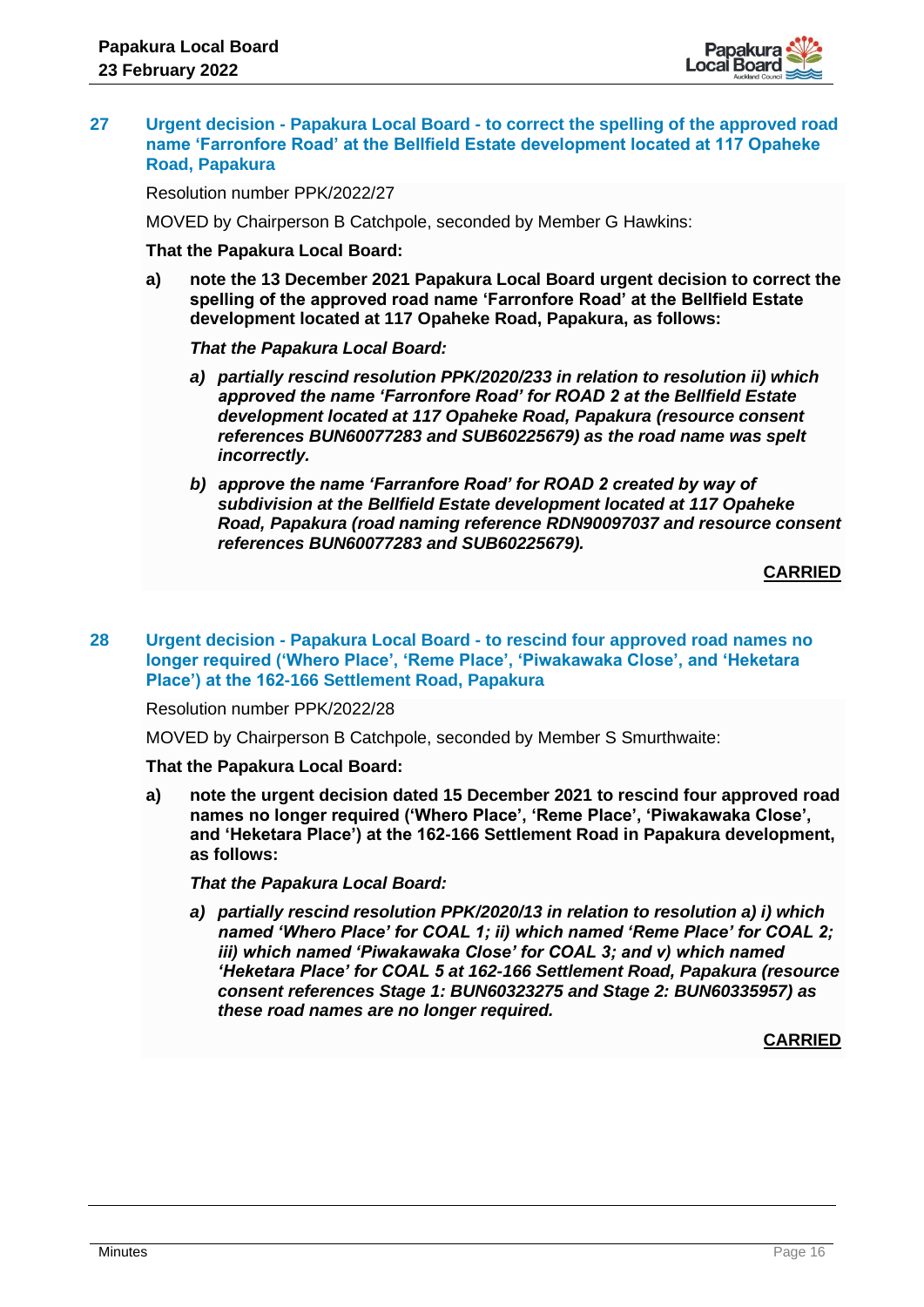

#### **29 Urgent decision - Papakura Local Board input into Auckland Council's submission to Transforming Aotearoa New Zealand's resource management system: Our future resource management system**

Resolution number PPK/2022/29

MOVED by Chairperson B Catchpole, seconded by Deputy Chairperson J Robinson:

#### **That the Papakura Local Board:**

**a) note the Papakura Local Board urgent decision dated 11 February 2022 providing input into Auckland Council's submission to** *Transforming Aotearoa New Zealand's resource management system: Our future resource management system* **as follows:**

## *That the Papakura Local Board:*

*a) provide feedback to the Governing Body on the Government's Resource Management system reform amendment proposal as follows:* 

# *Natural and Built Environments Act (NBA) plans*

*Q9. What should the role of local boards and their communities be to support local placemaking and understanding of local issues in NBA plans?* 

- **•** *The local community must have the ability to give input into the development of spatial plans.*
- **•** *Local board input should have some weighting in the development of the RSS and NBA plans process. Although they are not technical experts, local boards have an excellent understanding of the issues faced by communities, particularly in the face of growth.*
- **•** *Plan for good community outcomes, for example:*
	- **•** *Provision of greenspace*
	- **•** *Reduce walking distances to local parks or reserves*
	- **•** *Public transport options as development occurs*
	- **•** *Innovative alternatives to public transport – secure bike sheds, motor scooter storage etc*
	- **•** *Road widths that allow access for public transport, utility and emergency vehicles*
	- **•** *Provision of connected share pedestrian / cycleways*
	- **•** *Align with the government's climate change priorities, freshwater quality requirements and waste reduction legislation*
	- **•** *Mitigate carbon dioxide levels, eg: green roofs*
	- **•** *Infrastructure in place as intensification occurs.*

*Q10. Will the proposed plan-making process be more efficient and effectively deliver planning outcomes?* 

#### *Unsure*

• *It is important that accumulative effects of developments are taken into consideration at planning and consenting stages.*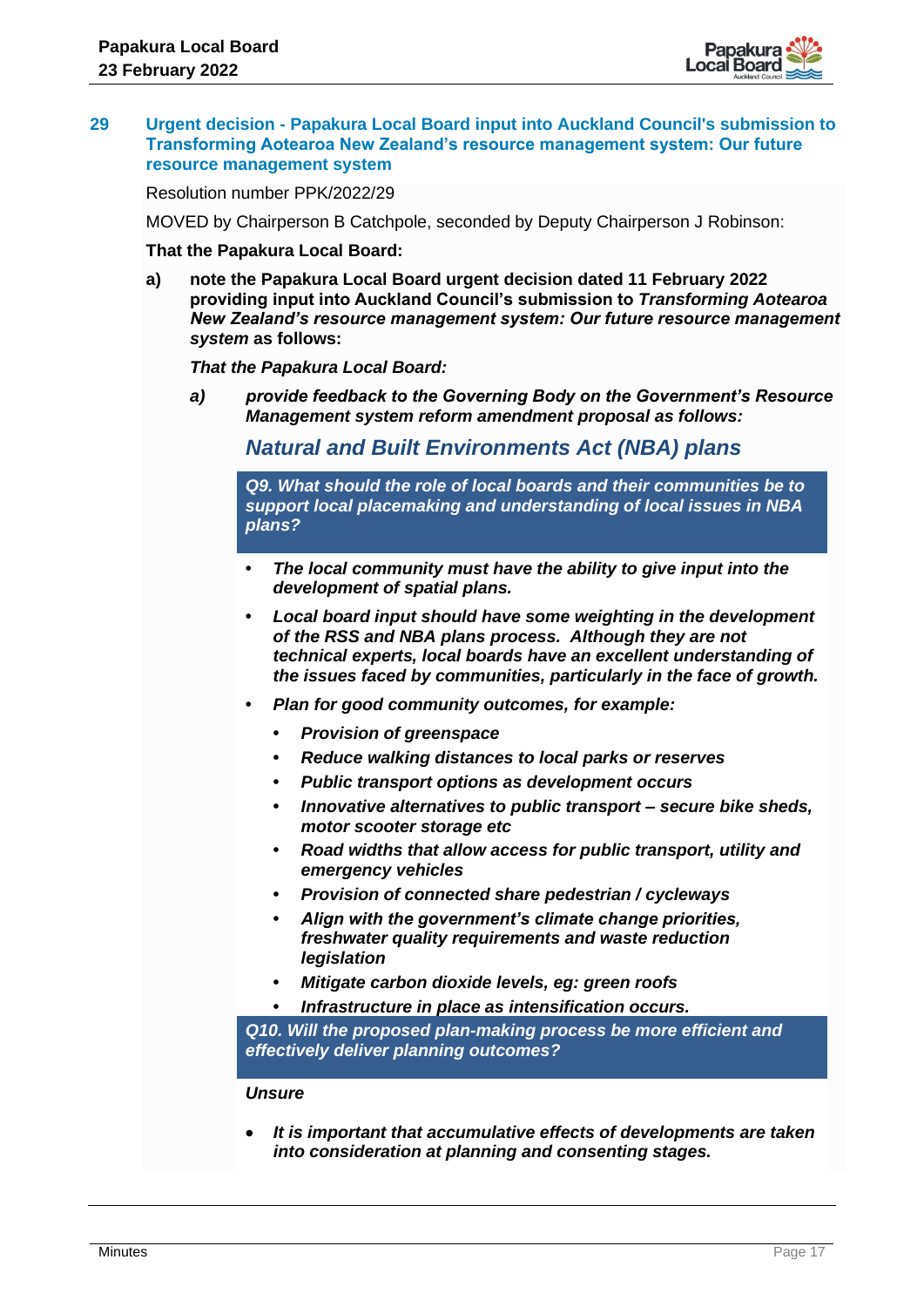

• *Proposed developments or plan changes must be looked at in a holistic manner and not in isolation.*

*RSS and NBA joint committees*

*Q12. How could a joint committee provide for local democratic input?*

- *There should be elected members on the joint committee. For Auckland Council the current Planning Committee should take the role of the joint committee.*
- *In the regions a selection process would be required to appoint members to the joint committee.*
- *There should be some basic qualification requirements for the role, eg: "Making Good Decisions" qualification.*

*Q13. How could a joint committee ensure adequate representation of all local authority views and interests if not all local authorities are directly represented?*

• *Local boards or local authorities within the region should be given an opportunity to provide input and to access expert technical advice to help inform their input.*

*Q15. How should joint committees be established?*

- *Candidates are called for, elected members put forward their expressions of interest and CV.*
- *Māori representation should determined by Māori.*
- *Either an independent panel or the region's governing body appoints the joint committee.*

*Role of local government in the future system*

*Q21. What does an effective relationship between local authorities, local boards and joint committees look like?*

*An effective relationship between the local board and the joint committee would be:*

- *Local boards informed of all consents and any significant consents highlighted for the area*
- *Local boards having the opportunity for input into discretionary and prohibited consents*
- *Local boards are informed of any significant non-compliance of consent conditions*
- *Recognition that local boards are the local interface with the community and ensuring a no-surprises approach.*

# *Joint committee composition*

*Q26. Should parties in a region be able to determine their committee composition?*

*Yes*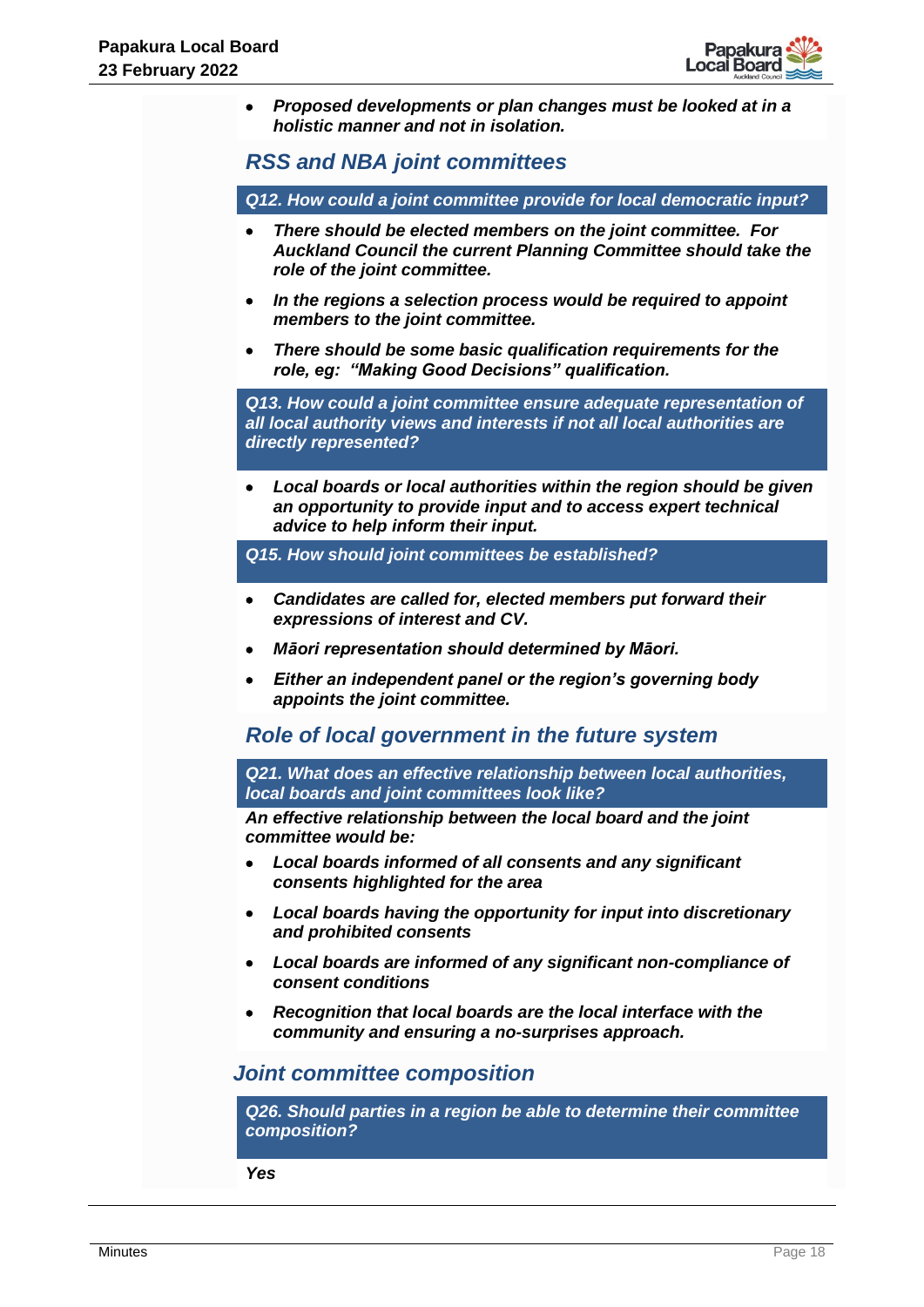

*Although the regional body would be the decision maker for appointments to the joint committee, any changes to the joint committee composition should be in collaboration with the parties in the region.*

*Q27. What should be the selection and appointments processes for joint committee members?*

- *Candidates are called for, elected members put forward their expressions of interest and CV.*
- *Māori representation should determined by Māori.*
- *Either an independent panel or the region's governing body appoints the joint committee.*

# **CARRIED**

# **30 Papakura Local Board Workshop Records**

Resolution number PPK/2022/30

MOVED by Chairperson B Catchpole, seconded by Member F Auva'a:

# **That the Papakura Local Board:**

- **a) note the Papakura Local Board workshop records from:**
	- **i) 17 November 2021**
	- **ii) 24 November 2021**
	- **iii) 1 December 2021**
	- **iv) 8 December 2021**
	- **v) 17 December 2021**
	- **vi) 26 January 2022**
	- **vii) 2 February 2022.**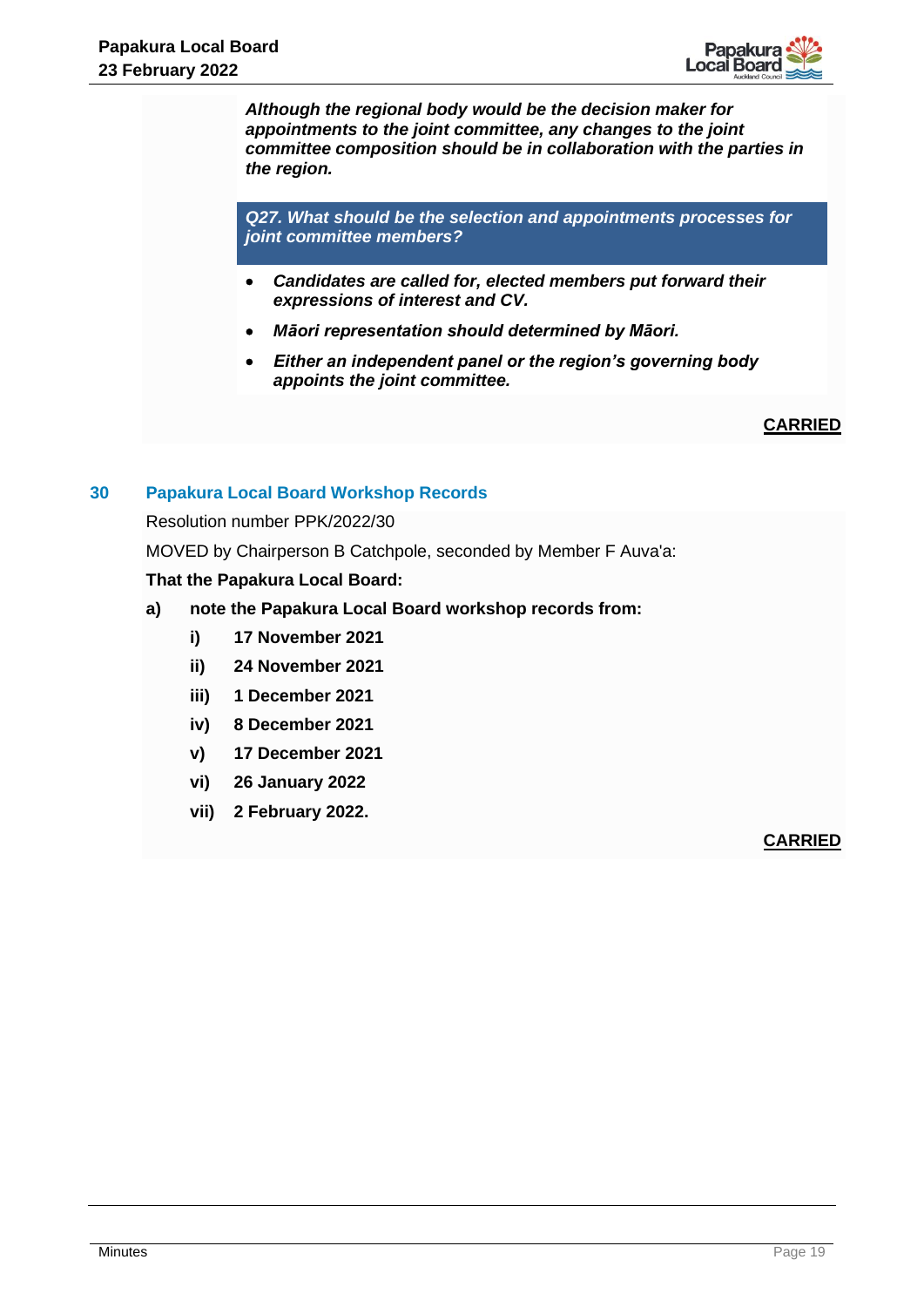

# **31 For Information: Reports referred to Papakura Local Board**

Resolution number PPK/2022/31

MOVED by Chairperson B Catchpole, seconded by Member F Auva'a:

# **That the Papakura Local Board:**

**a) receive the following information from other local board meetings:**

| No.              | <b>Report Title</b>                                                                                                                                                                                                   | <b>Item</b><br>no. | <b>Meeting Date</b> | <b>Governing Body</b><br><b>Committee or Council</b><br><b>Controlled</b><br><b>Organisation or Forum</b><br>or Local Board |
|------------------|-----------------------------------------------------------------------------------------------------------------------------------------------------------------------------------------------------------------------|--------------------|---------------------|-----------------------------------------------------------------------------------------------------------------------------|
| 1                | <b>Notice of Motion - Support</b><br>for opening the Harbour<br><b>Bridge for a seasonal</b><br>three-month trial of events,<br>cycling and walking                                                                   | $12 \,$            | 8 December<br>2021  | Kaipātiki Local Board<br>resolutions circulated<br>to all local boards for<br>their information                             |
| $\boldsymbol{c}$ | <b>Notice of Motion - Member</b><br>A Bonham to Recommend<br><b>Plan Changes to AUP to</b><br><b>Prohibit Recreational</b><br><b>Helicopter Landings and</b><br><b>Take-offs in Urban</b><br><b>Residential Areas</b> | 13                 | 14 December<br>2021 | Waitematā Local<br><b>Board resolutions</b><br>circulated to all local<br>boards for their<br>information                   |

**CARRIED**

# **32 Papakura Local Board Achievements Register 2019-2022 Political Term**

Resolution number PPK/2022/32

MOVED by Chairperson B Catchpole, seconded by Deputy Chairperson J Robinson:

# **That the Papakura Local Board:**

**a) note the additions to the Papakura Local Board Achievements Register for the 2019-2022 political term.**

| <b>Date</b>     | <b>Achievements</b>                                           |
|-----------------|---------------------------------------------------------------|
| 9 February 2022 | <b>Attended Papakura Commercial Projects Group</b><br>meeting |
| 2 February 2022 | <b>Attended Papakura Community Network</b><br>meeting         |
| 2 February 2022 | Conducted the TUIA candidate interview                        |
| 1 February 2022 | <b>Attended the Drury Committee Meeting</b>                   |
| 1 February 2022 | <b>Attended Kuraconnect Executive meeting</b>                 |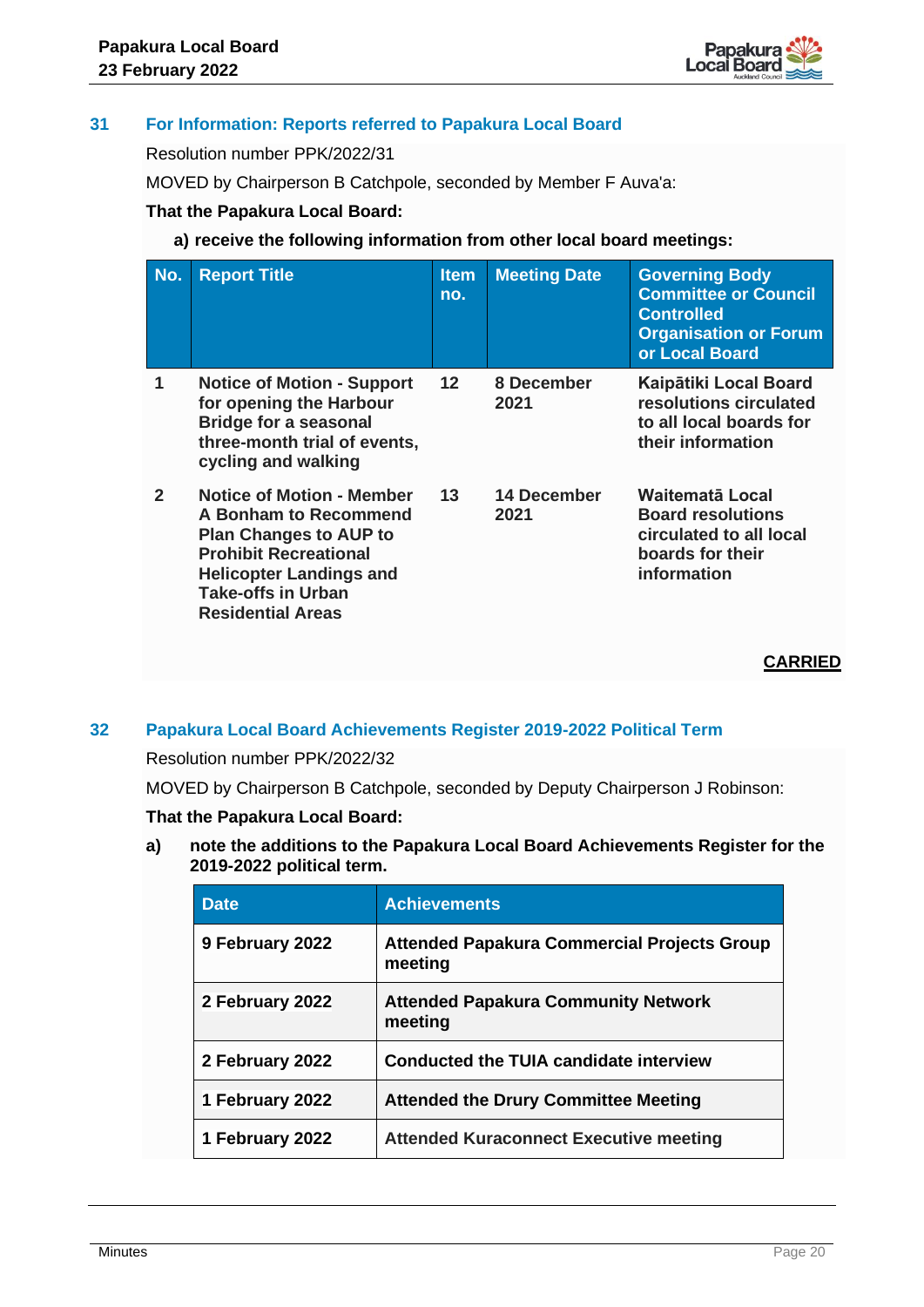

| <b>27 January 2022</b> | Attended the opening of the new Countdown at<br><b>Waiata Shores</b>                                                                                                                                                                                                                   |
|------------------------|----------------------------------------------------------------------------------------------------------------------------------------------------------------------------------------------------------------------------------------------------------------------------------------|
| <b>27 January 2022</b> | Attended a meeting with the Police                                                                                                                                                                                                                                                     |
| 1 December 2021        | Provided feedback on the draft Auckland<br><b>Council Significance and Engagement Policy</b><br>2022                                                                                                                                                                                   |
| 1 December 2021        | <b>Provided the Papakura Local Board feedback</b><br>on private plan change 67                                                                                                                                                                                                         |
| 1 December 2021        | Noted the urgent decision providing the<br>Papakura Local Board formal feedback for<br>inclusion in Auckland Council's submission to<br>the National Emissions Reduction Plan                                                                                                          |
| 1 December 2021        | Reallocated \$6,000 from the community grants<br>work programme to the Movies in Parks work<br>programme line to cover additional costs.                                                                                                                                               |
| 1 December 2021        | Recommended to the Governing Body that<br>candidate names on voting documents<br>continue to be arranged in alphabetical order of<br>surname.                                                                                                                                          |
| 1 December 2021        | Approved the local consultation document<br>content and local supporting information<br>content for inclusion in the Annual Budget<br>2022/2023 consultation material.                                                                                                                 |
| 1 December 2021        | <b>Approved the Papakura Local Board Have Your</b><br>Say event as a hearing style event on<br>Wednesday 16 March 2022, 5 - 7pm.                                                                                                                                                       |
| 1 December 2021        | Delegated authority to elected members and<br>staff the power and responsibility to hear from<br>the public through spoken interaction in<br>relation to the local board agreement at<br>council's public engagement events during the<br>Annual Budget 2022/2023 consultation period. |
| 1 December 2021        | Provided feedback on potential regional<br>consultation topics and local board advocacy<br>for the Annual Budget 2022/2023                                                                                                                                                             |
| 1 December 2021        | <b>Allocated Papakura Small Grants Round One</b><br>totalling \$28,767.10                                                                                                                                                                                                              |